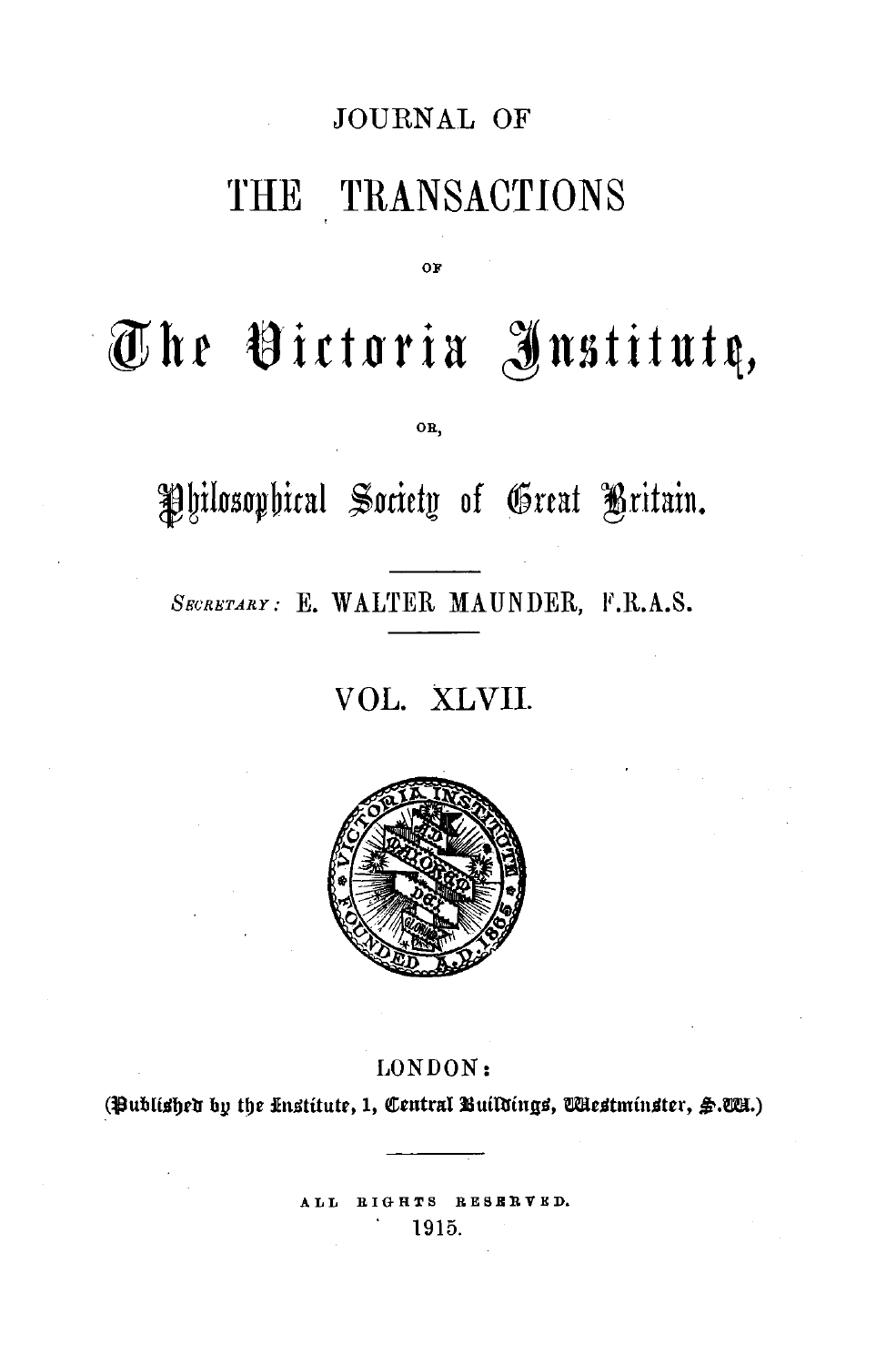#### 571ST ORDINARY GENERAL MEETING,

#### HELD IN COMMITTEE ROOM B, THE CENTRAL HALL, WESTMINSTER, ON MONDAY, JUNE 7TH, 1915, AT 4.30 P,M,

PROFESSOR A. H. SAYCE, D.LITT., LL.D., D.D., TOOK THE CHAIR.

The Minutes of the preceding Meeting were read and confirmed.

The CHAIRMAN said that Dr. Pinches needed no introduction to the Members of the Victoria Institute, as he had favoured them with important addresses on several occasions. He would therefore ask him to read his paper on the Old and New Versions of\_ the Babylonian Creation and Flood Stories.

#### *THE OLD AND NEW VERSIONS OF THE BABYLONIAN CREATION AND FLOOD STORIES.-By* THEOPHILUS G. PINCHES, LL.D., M.R.A.S.

FORTY years have passed since the late George Smith published his *Ohaldean Account of Genesis,* dedicated to Sir

Henry Rawlinson, the great English pioneer of Assyriology. We all remember, or at least realize, what a sensation Smith's discoveries made, especially the account of the Flood, which traversed the same ground, point by point, as the Hebrew version in Genesis. It was a triumph for our self-taught countryman, and we all know, moreover, to what it led—namely, the despatch of the enterprising Museum-official to the East, first for the *Daily Telegraph,* and later for the trustees of the British Museum. He was favoured with a fair amount of success, for he found a fragment which was at first supposed to fill a gap of the eleventh tablet of the Gilgames-series, which gives the story of the Floodin reality it was a portion of another version-as well as fragments of Creation-stories. His third and last trip to the nearer East, however, had fatal results, and he never saw his native land again. He had accquired, nevertheless, a large amount of chronological material, and Biblical scholars are his debtors for that as much as for his acquisitions in the realm of Babylonian tradition.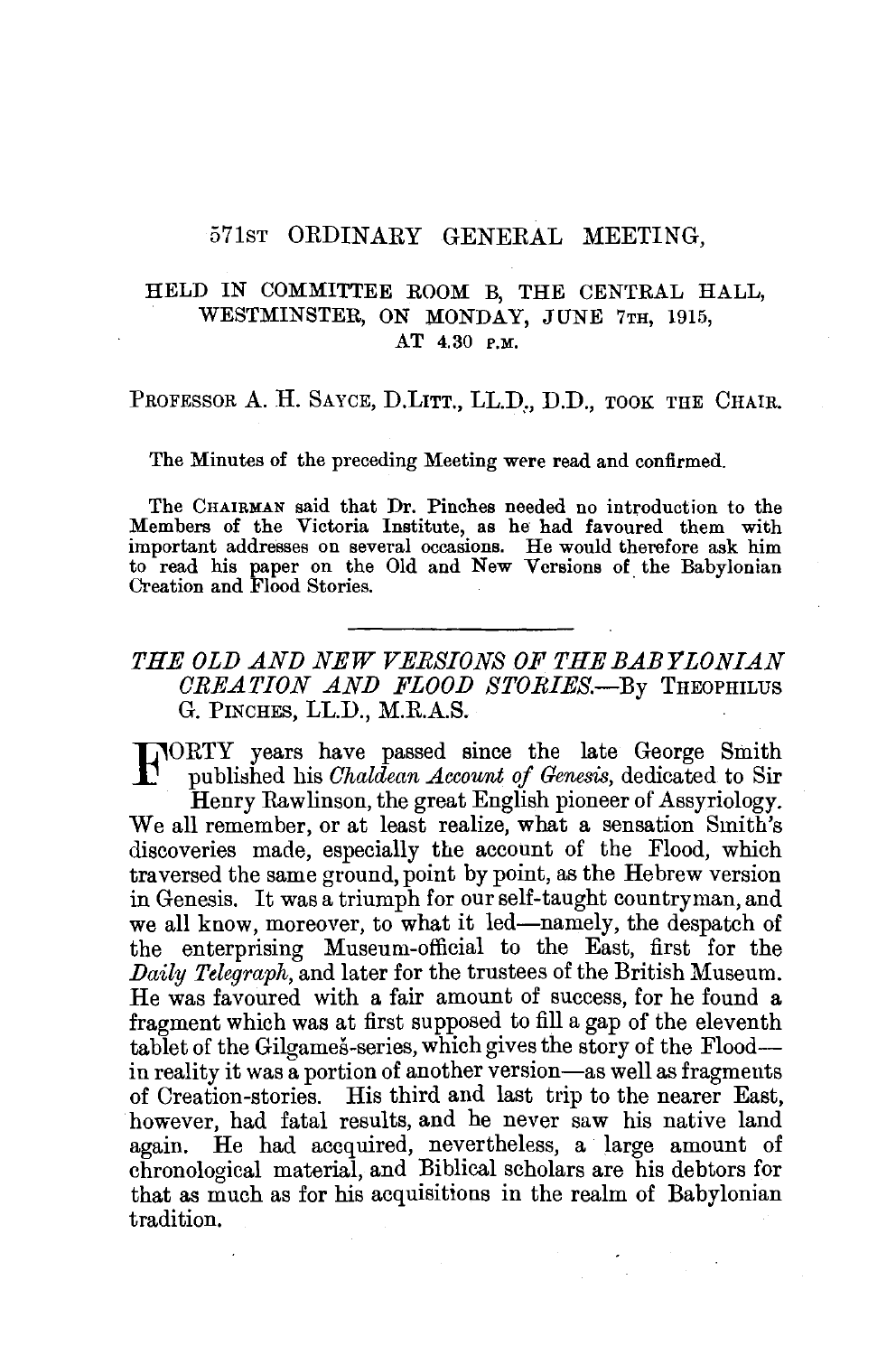Though the two legends which Smith discovered were written in Semitic Babylonian-now known to be Akkadian-it was clear to all, from the names of the deities and other personages, that they were of non-Semitic or Sumerian origin. The Creationseries, which seems to have been written on six tablets, later increased to seven, recorded how everything was at first created and brought forth by Tiawath, "the sea," and Apsû, "the Deep" or "Ocean." From these came an only son, named Mummu. From these came an only son, named Mummu. Other primeval deities, however, were later regarded as the children of Tiawath-Lahmu and Lahamu: Anšar and Kišar, the host of heaven and the-host of earth; and then came Anu, the god of the heavens (with, it may be supposed, his spouse Anatum). At this point the record breaks off, but Damascius supplies the wanting portion, namely, the information that the successors of Anu were Illinos (cuneiform Illila) and Aos (i.e., Ea or Aa). Of Illila, the god of the earth, the spouse was called Ninlila : and the spouse of Ea or Aa is given by Damascius as Dauke, the Dam-kina of the inscriptions. "And of Aos and Dauke," adds Damascius, " was born a son called Belos, who, they say, is the fabricator of the world---the Creator."

After this period, hostility arose between the gods of the heavens on the one side, and Tiawath, Apsû, and Mummu on the other. On Apsû complaining that he had no peace by day or rest by night on account of the ways of the gods, their sons, they at last decided to make war upon them. The preparations for this are told at great length,and news of the plot at last reached heaven. At first it was thought that the power of Anu would be sufficient to allay Tiawath's rage, but when he tried to subdue her, he failed, and turned back. After this Nudimmud, a deity identified with Aa or Ea, sallied forth to overcome the monster, but with equal want of success. Finally Merodach, the son of Aa, was asked to be the champion of the gods, and having accepted, made a long preparation, and overcame her with the aid of his own miraculous powers and those conferred upon him by " the gods of his fathers." Having divided her body into two parts, and placed one of these as a covering for the heavens (" the waters above the firmament"), he imprisoned her followers. The spoils which he took were the Tablets of Fate held by Kingu, Tiawath's husband. With their aid, and supported by the gods who had helped him, he began to order the world anew, and decide the Fates. First of all he made a glorious abode for his father Nudimmud, built the palace Ê-sarra, "house of the host," a name designating the heavens, and finally constructed the strongholds of Anu, Bel, and Aa. Then came the ordering of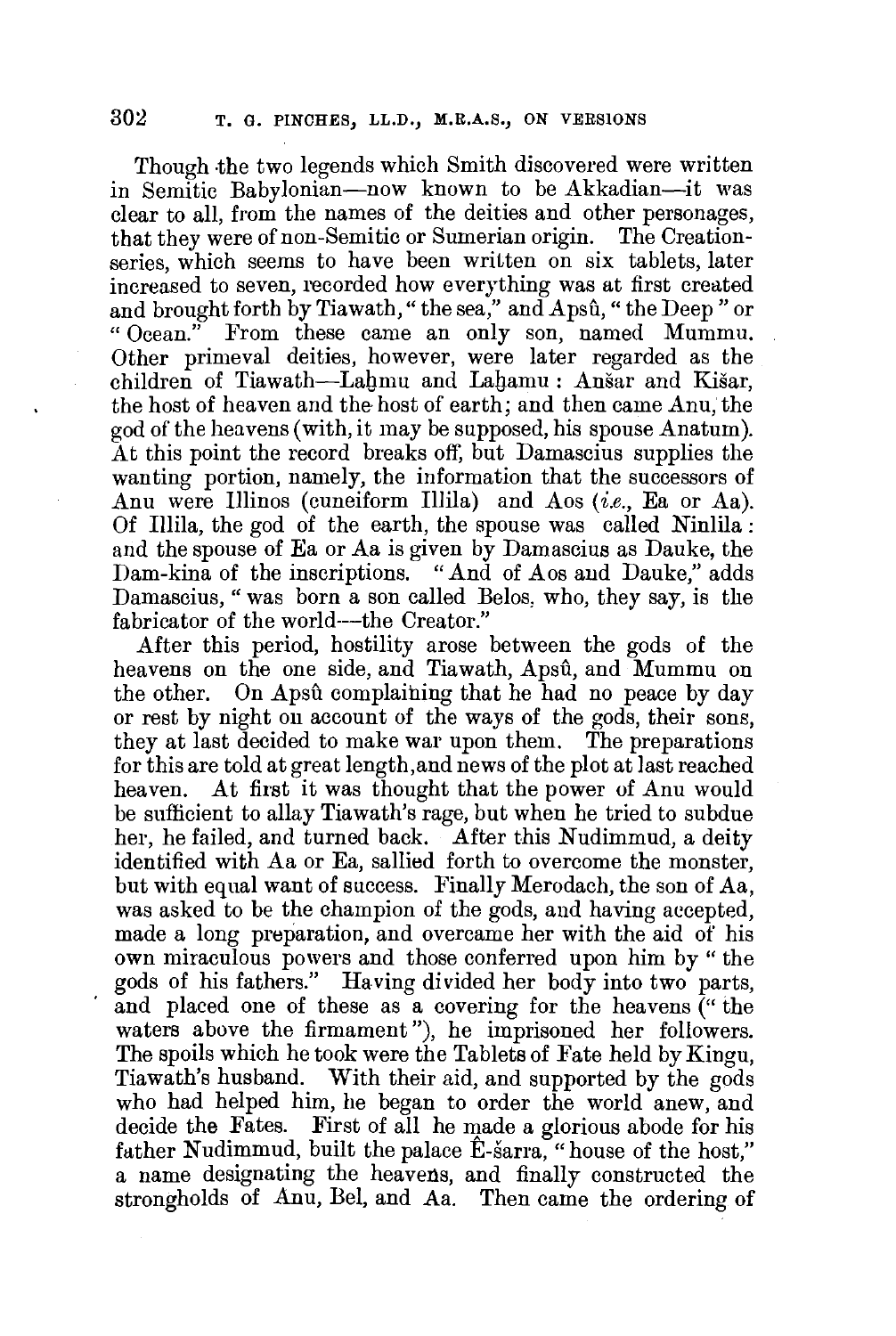the stars, the planets, and the moon to rule the night, with its sabbath-rest in the middle of the month. The sixth tablet records the creation of man with the help of Merodach's own blood, but there is much that is wanting at this point, and it is probable that numerous other acts of creation on his part will be found recorded when we have the legend complete. The seventh tablet contains a list of the glorious names conferred upon him. Many of these are of a mystic nature, and one seems to refer to the creation of mankind as having for its object the redemption of the rebellious followers of Tiawath.

Such is, in short, an outline of this remarkable composition a composition full of poetry, if we could only translate it worthily, like the Hebrew Bible or the classics of Greece and Rome. is a legend complete in itself, intended, apparently, to teach definite doctrines-the twofold principle of the universe; the origin of the gods, by evolution, from that chaotic twofold principle; its defeat, in the person of Tiawath, Kingu, and their followers, by Merodach, their descendant; the ordering of the world and the creation of mankind to be the "redeemers," so to say, of the rebellious gods; and the reign of Merodach evermore as king of the gods and divine head of the Babylonian people-even as Yahwah was the heavenly king of Israel. Whether the monotheistic idea is intended in the seventh tablet, or not, is uncertain, but it may be noted that the giving of their names, by the gods, to Merodach, identified them with him, and it is in this way that they became his manifestations, as indicated by the tablet published by me in the Journal of this Institute, in 1895.

Another story of the Creation, unfortunately incomplete, is a comparatively short one; but that, too, has for its theme the glorification of Merodach. This is the now well-known This is the now well-known bilingual version, prefixed to an incantation for the purification and hallowing of the great temple of Nebo at Borsippa-E-zida, "the everlasting house." This does not deseribe the creation of the heavens and the earth, and has no mention of Tiawath and Apsû as personages, but simply states that (in the beginning) nothing existed-neither the glorious house of the gods (the heavens), nor a plant, nor a tree, nor a brick, nor a beam, nor a house, nor a city, nor a community. Niffer and its temple, Erech and its temple, the Abyss and the sacred city Eridu, had not been constructed, but

The whole of the lands were sea.

When, however, movement came into that sea, Eridu and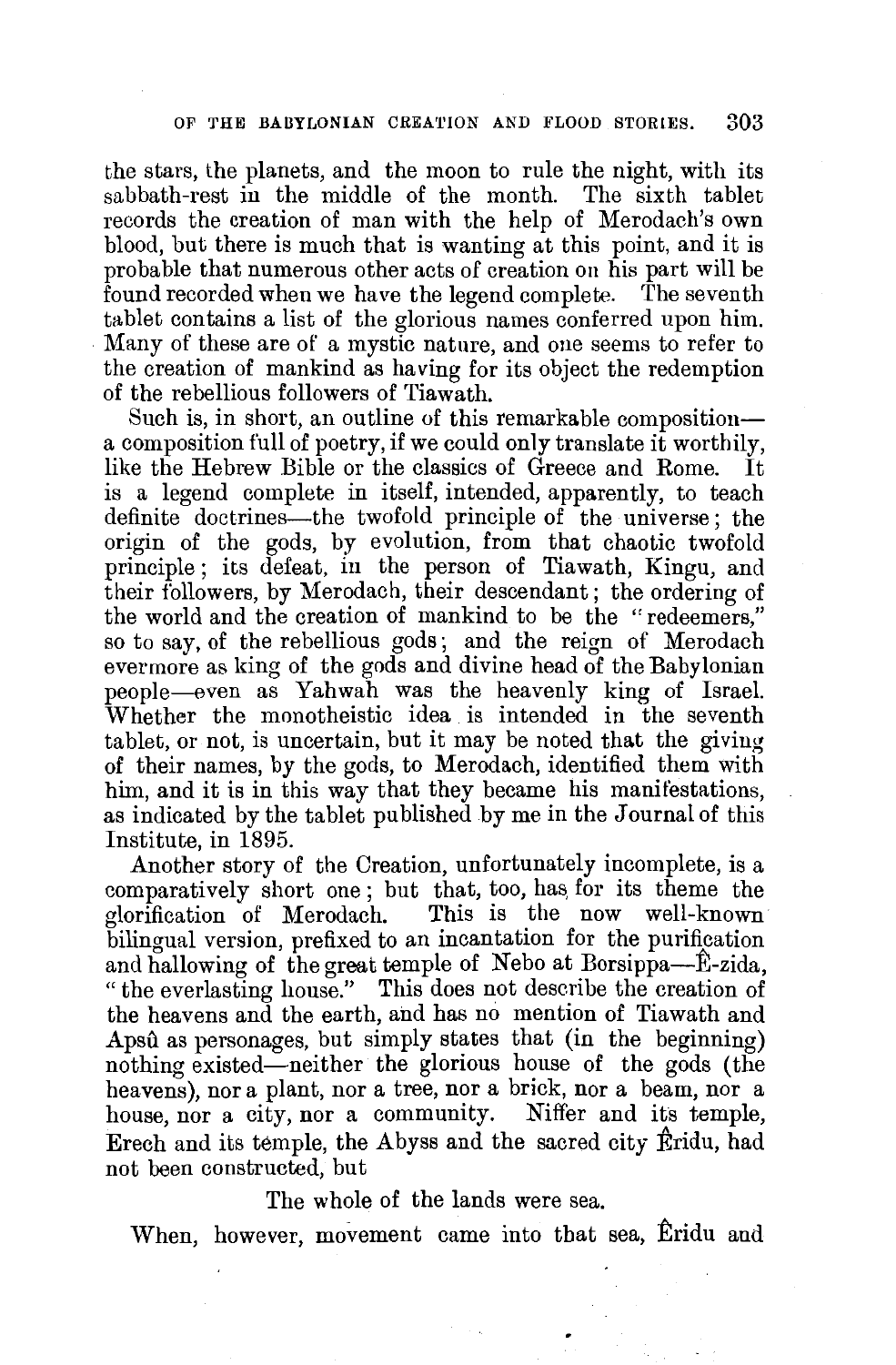E-sagila, "the house of head-raising" within the Abyss, and Babylon with the E-sagila there, were built and completed, and the gods and the Anunnaki, or spirits of the great waters, were created. Merodach then dammed back the waters and made a foundation-the tract wherein Babylonia lay, that the gods might dwell in a pleasant place—the land of their temples and their worship.

Then, as the most important thing, he made mankind, and the goddess Aruru-the "mother-goddess," whom we shall meet with farther on under various names—made the seed of mankind with him. He made likewise the beasts of the field and the living creatures of the desert, and he set the Tigris and the Euphrates in their place-" Well proclaimed he their name." After this he produced the plants, the verdure of the plain; lands, marsh, thicket, cattle, plantations and forests; and wild animals, typified by the wild goats. Lastly he made everything which had not yet been brought into being-the plant and the tree; the brick and the beam; the house, the city, and the community; Niffer, Erech, and their temples.

Here the text breaks off, which is exceedingly unfortunate, as we should all like to know how this story of the Creation formed the introduction to the incantation of which the end is given on the reverse. Were it complete, there is every probability that we should see the plan upon which it was written, and the principle underlying it. Naturally it is less important than the longer Semitic story of the Creation, the more especially so in that its great value lay, seemingly, in the magic power attached to the story, to its words, and its phraseology. But perhaps many would regard it as more important on this account.

Coming to the best-known Flood-story—that first translated by the late George Smith, we find here something so wonderfully like that given in the sixth and two following chapters of Genesis, that we recognize at once the identity of the two accounts, notwithstanding their many variations. Let us go over the main features of this narrative.

The hero Gilgames, king of Erech, had lost Enki-du, his dear friend and companion, and desired to bring him back from the abode of the dead. To all appearance, moreover, Gilgames was suffering from some dire malady, for which he wished to find a cure. In his wanderings, he reaches the place where dwelt Ut-napisti<sup>m</sup>, otherwise Athra-hasis, the Babylonian Noah, who had attained to immortality, like the Biblical Enoch, without passing the gates of death. Gilgames asks Ut-napistim how he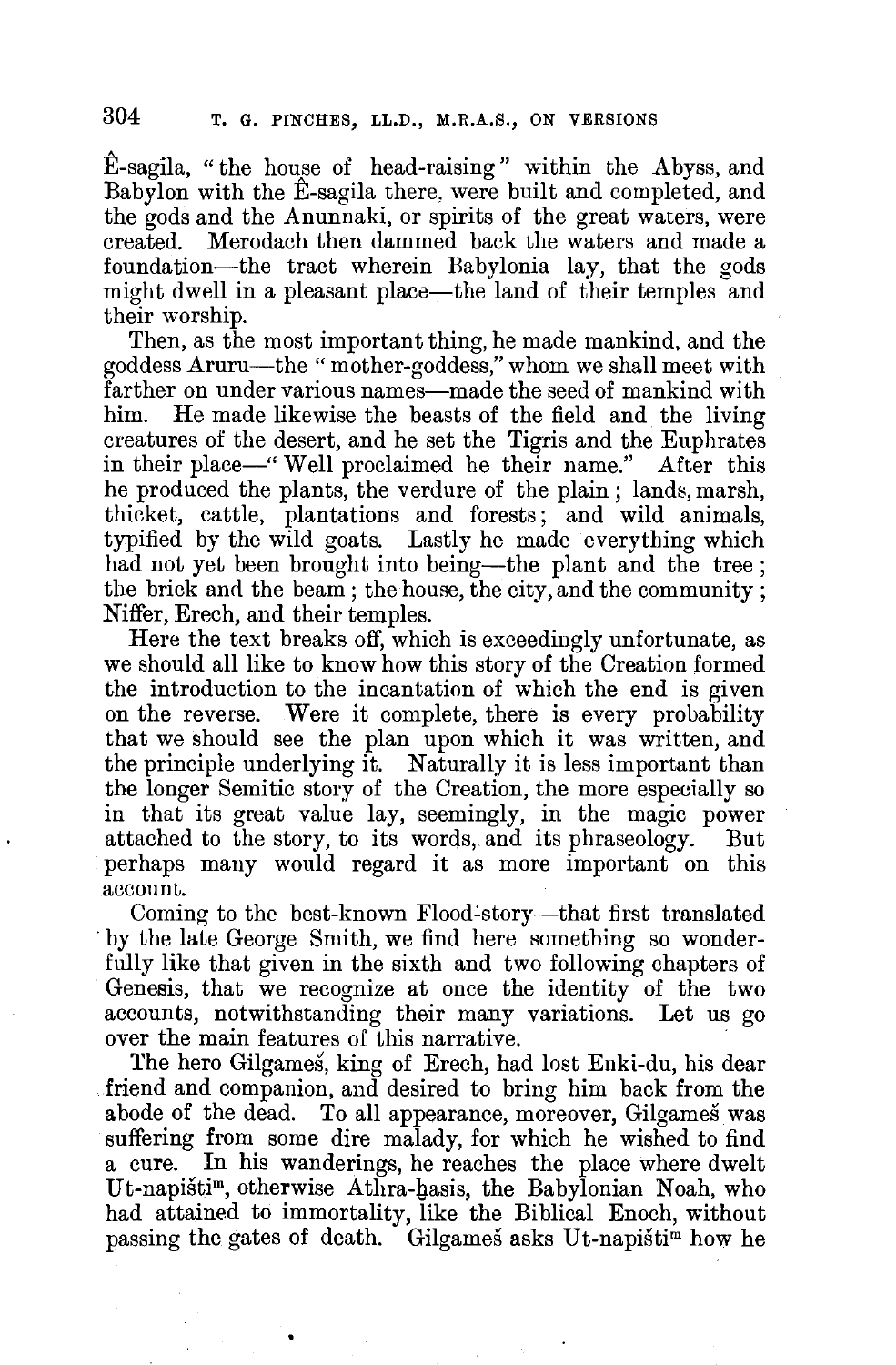had attained life in the assembly of the gods. In reply, Ut-napistim relates to him the story of the Flood.

It was in the city of Surippak, an old foundation, that the gods decided to bring about this catastrophe. The gods in question were Anu, Ellila, Ninip, and En-nu-gi. Nin-igi-azaga, " the bright-eyed lord," came to know of it, and communicated the gods' decision to the earth and to the Babylonian Noah himself. The "lord of the bright Eye," who is none other than the god Ea, tells him to build a ship, and convey therein all the seed of life. In answer to enquiries, he was to say that he quitted the country because the god Ellila hated him, and he could not dwell in that land-he was going down to the Abyss to take up his abode with Ea or Aa, his lord.

The ship having been built and provisioned, Ut-napistim took into it all he possessed, with the seed of life, his family, and his To these were added the beasts of the field, and apparently the artificers who had helped him to build the ship. After the sun-god had fixed the time, the navigation of the ship was given into the hands of Buzur-Amurri, the pilot.

Then came the storm, with thunder and lightning, and great darkness, so that people could not see each other. Hadad's destruction, which reached to heaven, terrified even the gods. The goddesses, however, were filled, seemingly, with pity, for Istar spake " like a mother," or, as the variant says, " with loud voice"; and the "lady of the gods," the mother-goddess Mah, called out, making her voice resound, probably in lamentation. When she consented to the destruction of her people-such, apparently, is what is meant by the goddess having "spoken evil" in the Assembly of the gods-she spoke of their destruction in battle, not in the raging waters, which destroyed all alike, and where, comparable with fishes, they filled the sea. For six days the storm raged, and on the seventh it ceased : the raging flood quieted down, and the sea shrank back. Opening his window, the light fell upon Ut-napistim's face, and he sank back dazzled, as it were, and sitting down, he wept, apparently at the destruction which had been wrought. The ship had been stopped by the mountain of Nisir, and there it remaiued for seven days. On that day he sent forth a dove, which, finding no resting-place, returned. A swallow was next sent out, with the same result. The third and last attempt to find out the state of the earth was made by sending forth a raven, and this bird, seeing the rushing of the waters, which left the land dry, ate, wading, and croaking joyfully at the contemplation of such a feast and the many others which

 $\mathbf x$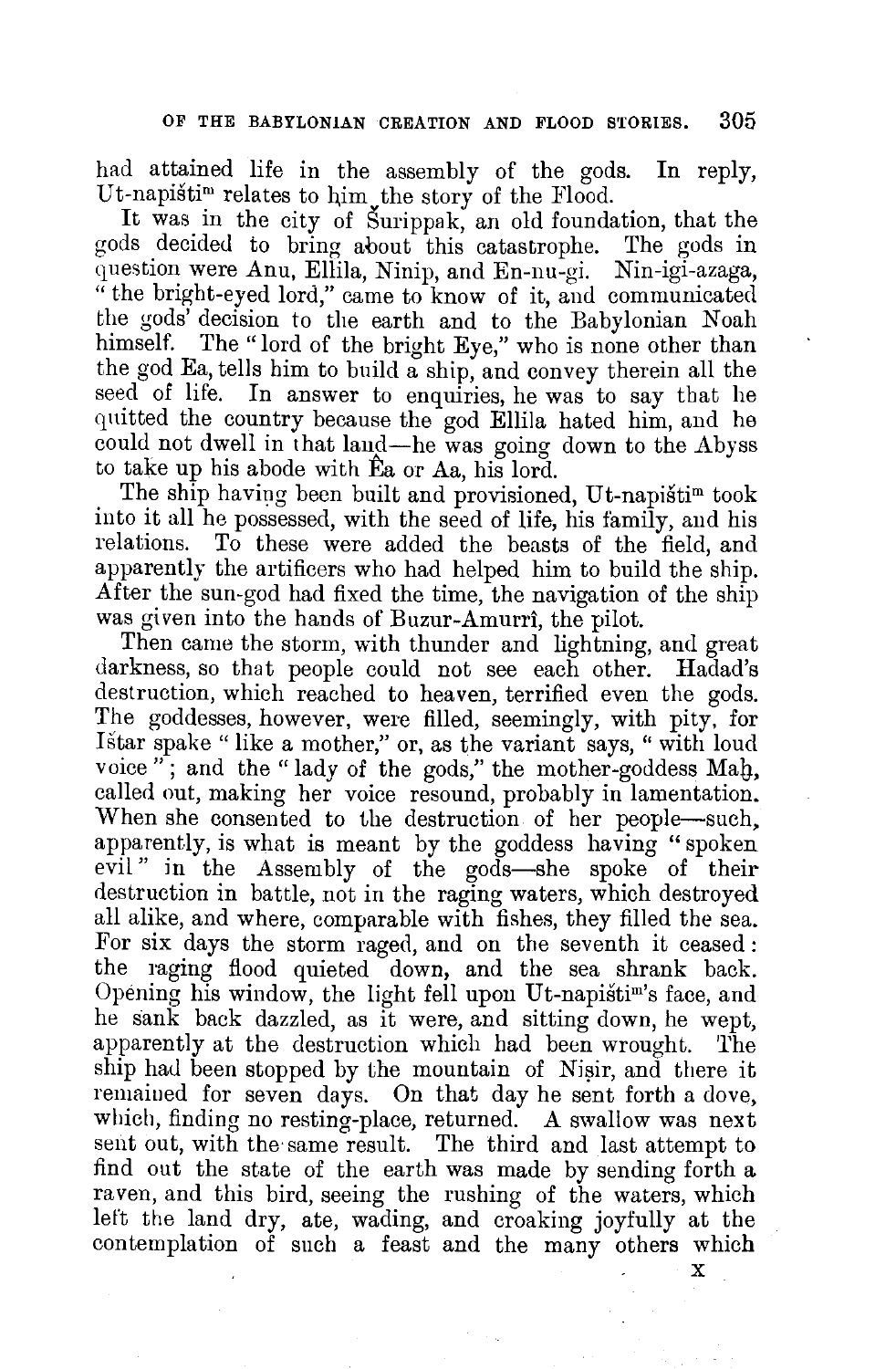promised to follow it. Ut-napistim then sent forth to the four winds, and pouring out a libation, made an offering on the mountain-peak; and the gods, gathering like flies over the sacrificer, found gratification that divine service was held in their honour again. Then the mother-goddess Mab came, and raising the "great signets"\* which Anu had made for her, swore by the laps-stone of her neck that she would not forget these days. All the gods were to come to the sacrifice except Ellila, who had made a flood, and consigned her people to destruction. Ellila, however, when he came, was angry that mankind had escaped total destruction, but Ea argues with him, reproaching him with having sent the flood without due consideration. If it were needful to punish mankind, let it be by wild animals (the lion and the hyæna), by famine, or by the god Ura (pestilence). As for himself, he had not revealed to Atra-basis the decision of the great gods-he had caused him to see a dream, and the princely patriarch had thus gained knowledge of their decision. Then Ea went up into the ship, and led the patriarch up with his wife, and having touched them, he blessed them, saying: "Formerly Ut-napistim was a man-now let him and his wife be like unto us gods, and dwell afar at the mouths of the rivers." So Ut-napisti<sup>m</sup> was taken and placed So Ut-napistim was taken and placed afar at the mouths of the rivers.

The patriarch, having completed his narrative, gives iuslructions for the restoration of Gilgames' health, and how he might see the life-eternal life, it may be supposed, like that of Ut-napištim himself—which he sought.

Such is an outline of this interesting legend, the likeness of whose details with the account in Genesis has been recognized from the first. With regard to the variant versions of the story, there is no need for me to touch upon them here. As far as we know them, they are much too fragmentary to make analysis profitable. That of which a very small piece was discovered by George Smith at Kouyunjik, details the command to build and enter the ship, and Atrahasis' reply. This narrative is told, not in the first, but in the third person. A fragment of an .archaic tablet with another version (apparently) was discovered and translated by Father V. Scheil some years ago, and now forms part of the Pierpont Morgan Collection; and a fragment of a fourth tablet, also archaic, was discovered by Professor Hilprecht, and described by me in the *Journal* of this Institute for 1911. This also gives the god's instructions for the

\* Or perhaps, "rings," meaning the rainbow.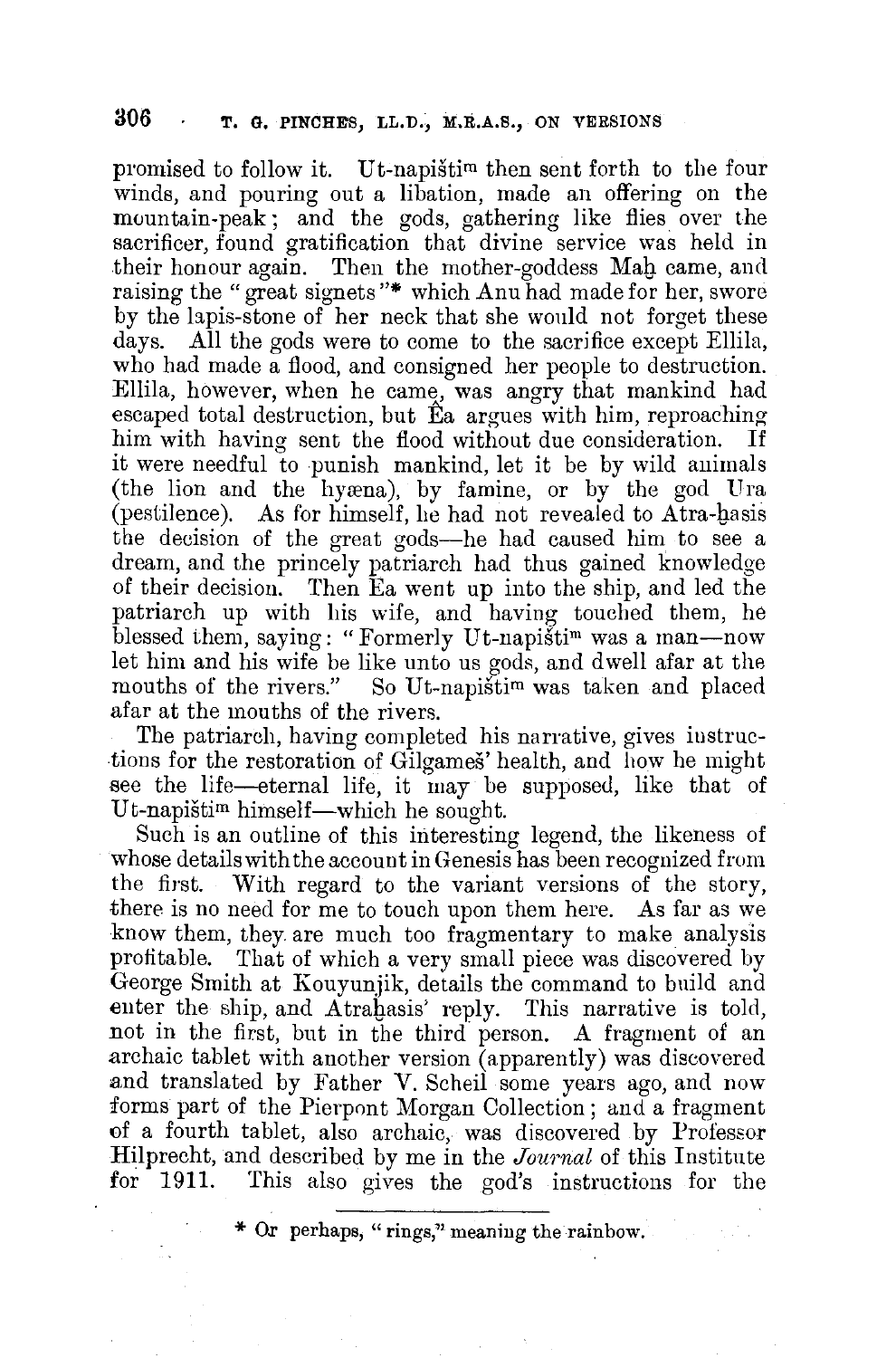building of the ship, and is in the. Semitic language of Babylonia. It is regarded as being, in the fragments of lines preserved, more like the Biblical version than any of the others.

THE NON-SEMITIC ACCOUNT OF THE CREATION AND THE FLOOD FROM NIFFER (identified with the Calneh of Genesis x, 9).

In April last year, I had the pleasure of giving an account of the new story of the Creation and the Flood, as outlined by Dr. Arno Poebel in the Pennsylvania. *Museum Journal* for June, 1913 (see the *Journal* of this Institute for 1914, lecture read on April 14th). As the same scholar has now given, in the official publication of the Pennsylvania University Museum, the text of this document, with a full translation and very complete commentary, I am able to treat of the inscription much more satisfactorily.

The tablet is described as being  $5\frac{5}{8}$  inches (14.3 centimetres) wide by 7 inches (17.8 centimetres) high. About a third of the original text has been preserved to us. Each side has three columns, and as the existing portion is the lower part of the obverse and the upper part of the reverse, both the beginning and the end are wanting, as well as two-thirds of the matter between columns one and two, two and three, four and five, and five and six. It is thought that further fragments belonging to the text may ultimately be found, either at Philadelphia or at Constantinople, where other tablets of the same collection lie. Besides the wanting portions, there are several places where the text is defaced, but, as was to be expected in the case of such an important religious inscription, it has seemingly been very carefully written.

In the first column a goddess, either Nin-tu, the "lady of reproduction," or Nin-hursaga, "the lady of the mountain," speaks of the destruction of mankind, which she apparently wishes to discuss, as well as the question of her creation in general. The people, however, were seemingly to return to their settlements *(ki-ura-bi-ta),* and were to rebuild the cities *(uru-ki-me-a-bi {Jimmindu),* and unite under their (the gods') protection. They were to lay the brickwork of (the gods') houses in a pure locality, and in such a place were the gods' vessels to be fashioned (?). The foundation-stones or bricks were to be "set aright" by fire, and the divine law was to be perfected therein. At this point comes the doubtful phrase *kia immabgu diga muningar,* and then we have the statement that Ana-Enlila, Enki, and the goddess Nin-hursaga had created the black-headed ones (mankind, especially the people  $\frac{x}{2}$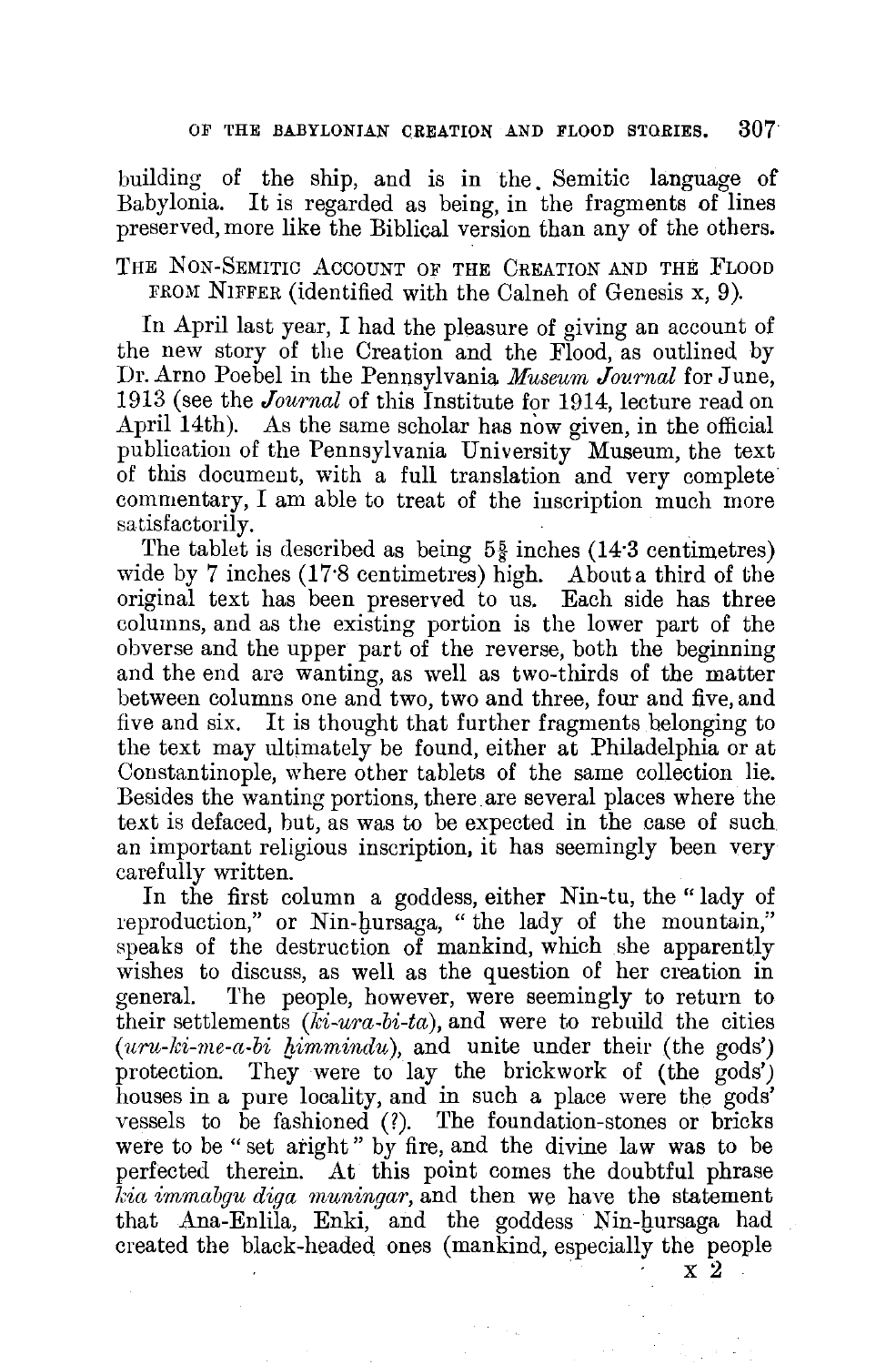of Babylonia), had planted in the ground the root of the ground (a phrase not altogether certain in the original), and then the gods had called into existence suitably the four-limbed beasts of the field.

Notwithstanding the fact that we have here several doubtful phrases-and such are always to be expected in the present state of our knowledge-it must be admitted that, as far as it goes, this portion reads exceedingly well.

After this is a considerable gap, caused by the loss of the upper part of the second column (about two-thirds of its contents), and where it resumes the lines are unfortunately very defective.

Apparently some divine personage is still speaking, and there is a reference to looking upon someone—probably the creator of all things. This personage had created the insignia (apparently) of royalty, and also perfected the divine law; and it was seemingly he who proclaimed by their names five cities, allotting them to certain commanders *(kab-duga).* First on the list is the central city (so called, apparently, because regarded as the midpoint of the earth), Uru-duga or Eridu, which was given to the chieftain Nudimmud (the god Ea). The second was the *tunugira*, apparently the Dûr-Kis or "fortification of Kis," which he gave. The third was Larak (Larancha), given to the god Papil-hursag. The fourth city was Zimbir (Sippar), given to Utu, the sun-god, patron of that divine site. Fifth and last comes Suruppak, given to the god of that name, who seems also to have been called Sukurru. <sup>""</sup> These cities he proclaimed by their names, and appointed to a commander." The next line, of which Poebel only translates the pronouns, seems to state that he (the deity) dug the watercourses, made plentiful the rains, and set (by this means) water therein. The last line of the column then states that he made the small rivers or canals, and their branches(?) by which they increased in volume .

. This agrees with the bilingual account of the Creation in making the artificial constructions of Babylonia, such as cities and irrigation-channels (as distinct from the rivers), the creation of the gods.

The third column is, unfortunately,just as mutilated where it opens as the second, and about two-thirds of the text it contained are wanting. Poebel sees in the much-defaced opening lines references to "the people" and "a rainstorm," suggesting the destruction of mankind by a flood. "At that time Nintu *screamed* like a *woman in travail,"* translates and completes the Editor-a completion evidently inspired by the corresponding passage in the story of the Flood first translated by George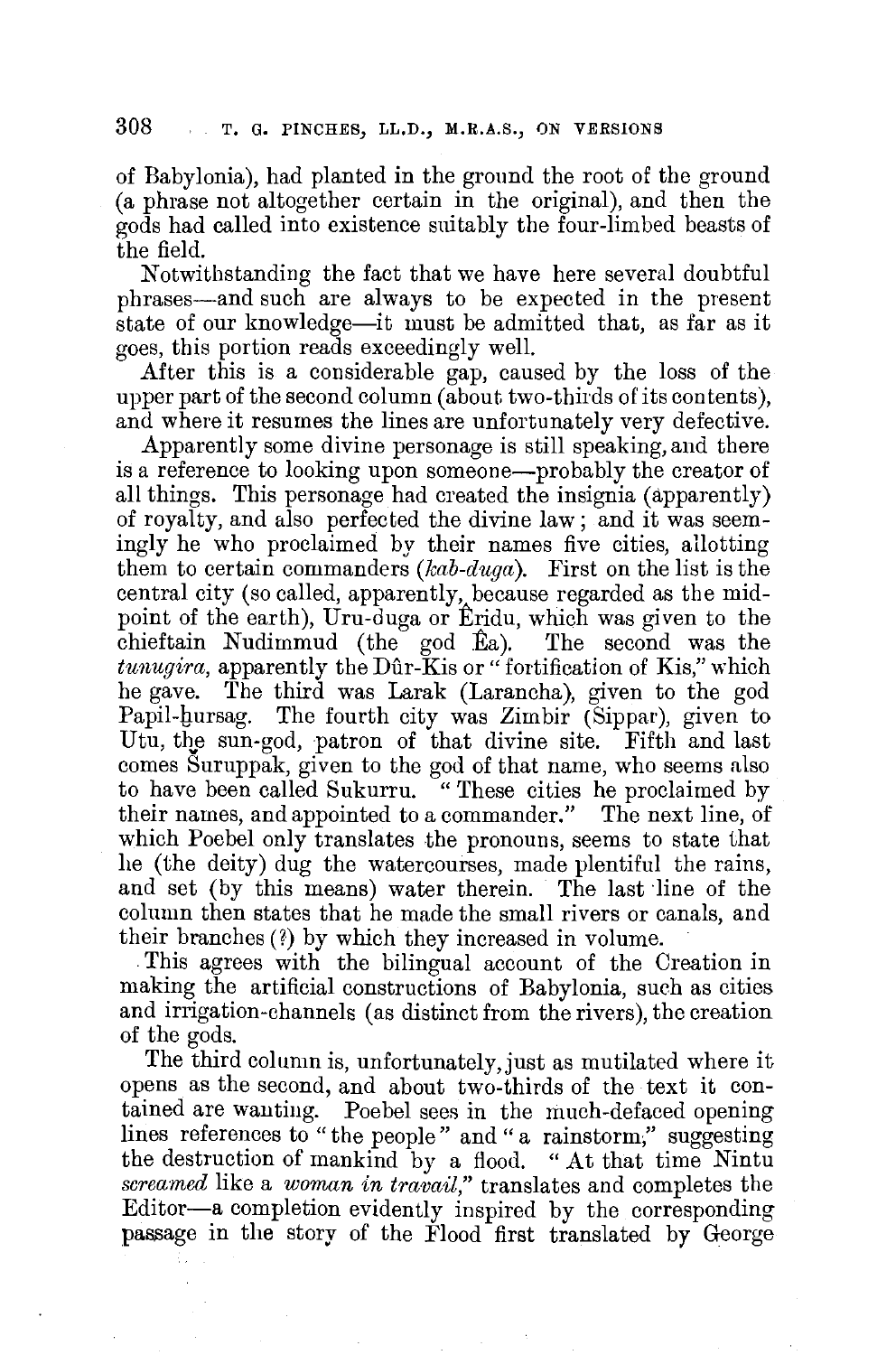Smith (see p. 305, above). . Some such rendering as this is suggested by the more complete line which follows : " the holy Istar wailed on account of her people "-who were to be consigned to destruction. Enki, the god of the sea, now took counsel with himself, and they all—Anu, Enlil, Enki, and Nin-hursaga, the gods of heaven and earth, invoked the name of Ana-Enlila -apparently the compound deity so much in, favour in Babylonia after the land had lost its independence.

At this point we have the first mention of Zi- $\hat{u}$ -suddu, the Babylonian Noah, and prototype, apparently, of the Ut-napisti<sup>m</sup> of the Flood-story already outlined. As read by Poebel, this royal patriarch was an anointing-priest of the class or order called by the Akkadians (Semitic Babylonians) pašišu, and he is said to have made some object expressed by the characters *an-sag gur-gitr* ( or *nigin-nigin,* or *nigin* simply), and if this be the case, the words would probably indicate a great net, with which Zi-û-suddu hoped to save the drowning people. Then, in humility prostrating himself, daily and perseveringly standing (in reverence), by hitherto unexisting dreams, apparently, he forecasted the fate (of mankind), invoking the name of heaven and earth-for what reason does not appear, but his object may have been to stir the creators of the universe to action, so as to preserve the living creatures which they had produced.

Here the third column, which is that on the extreme right of the obverse, ends, and the fourth column (reverse) follows on immediately, without any other gap than a lost word or two at the end of its last line. The fourth column, however, is itself exceedingly defective and mutilated, and less than a third, part remains, especially when we remember that the end of every line is wanting.

The following is an outline of the contents of this mutilated section:-

" At the enclosure of the gods is a wall  $(?)$ <br> Zi-11-suddu, standing at its side, heard .<br>"At the support on my left hand stand. " At the support I will speak a word to thee "My hallowed one, thine ear (to me incline). "At our hands  $(1)$  a water-flood upon the mighty  $(1)$ will be (sent), " To destroy the seed of mankind . . . . . ·. "The decision is the pronouncement of the assembly [ of the gods]. The command of Ana-Ellilla His kingdom, his rule To him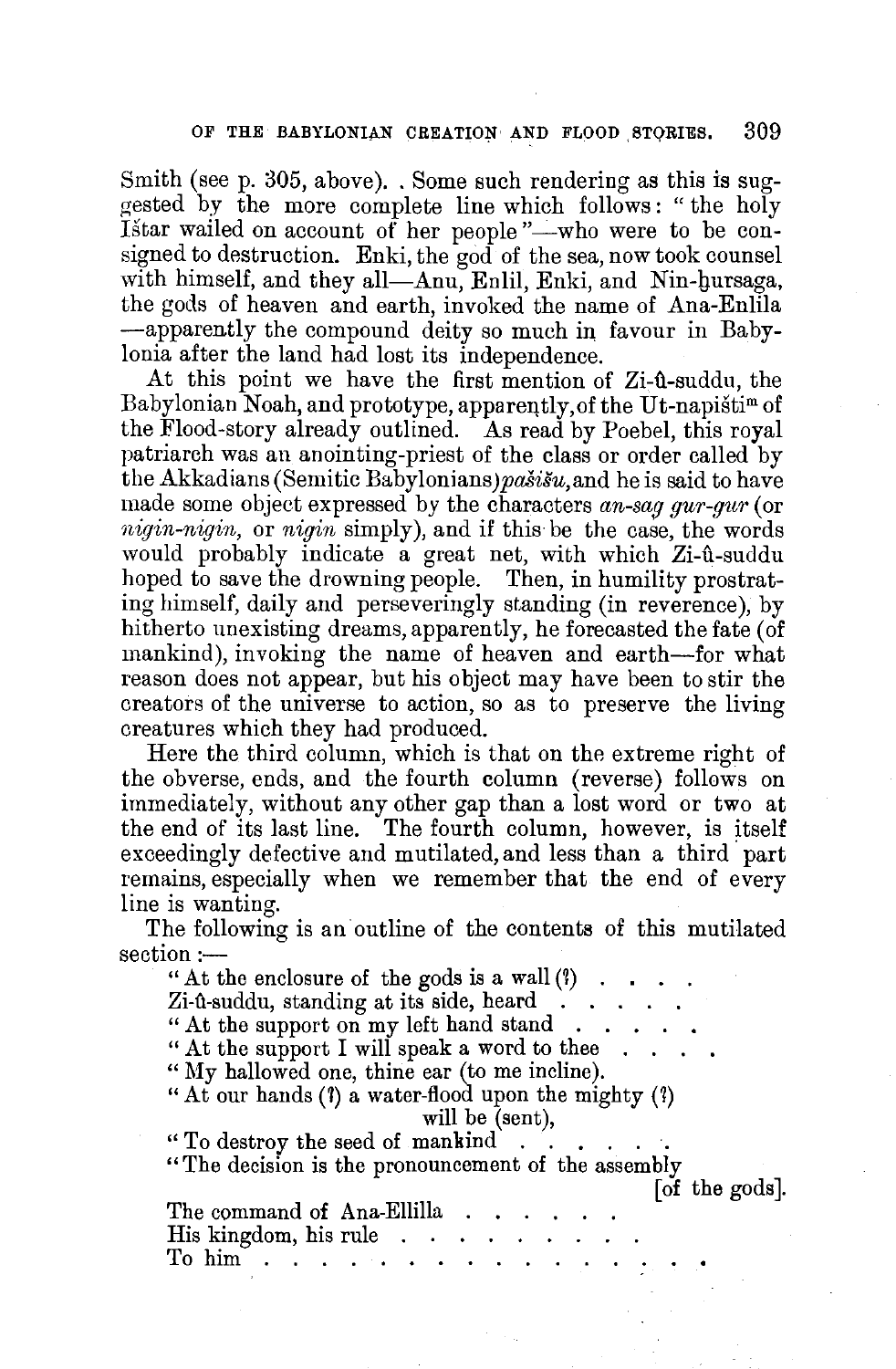Perhaps the translation in this column is in certain respects less doubtful than in the three preceding columns-in any case, the revelation of the coming of the Flood would seem to have been direct, and not made by a dream, as in the case of the version published by George Smith. The defective state of the record deprives us of the name of the person who revealed the coming catastrophe to  $Z_i$ -û-suddu, but there is every probability that this was the god Ea or Enki, the lord of the ocean and of deep wisdom. As in the record already known, the gods in general consent to the destruction of mankind, but the actual command came from the combined deity, Ana-Enlilla, who is designated Enlilla simply in G. Smith's version.

We now come to the central column of the reverse-col. 5rather less than one-third of the whole. It describes the breaking of the storm, and is not without poetical merit:

" All the powerful wind-storms as one rushed forth

A water-flood over the [hostile] raged.

After for 7 days and 7 nights

The water-flood had raged over the land-

After the mighty boat had been carried away by the wind-storms upon the swollen waters,

Utu (the sun-god) came forth again, on heaven and earth making [day.

Zi-ft-suddu opened a window of the mighty boat--The hero Utu makes his light to enter within the mighty boat. Zi-û-suddu, being king,

In the presence of Utu prostrated himself.

The king sacrifices an ox, slaughters a sheep

Whilst  $(\tilde{i})$  . . . the great horn.

|  |  |  |  |  |  |  | . he s for him. |  |                                                                                |  |  |
|--|--|--|--|--|--|--|-----------------|--|--------------------------------------------------------------------------------|--|--|
|  |  |  |  |  |  |  |                 |  |                                                                                |  |  |
|  |  |  |  |  |  |  |                 |  | . <i>.</i> filled it                                                           |  |  |
|  |  |  |  |  |  |  |                 |  | . doubled (?)                                                                  |  |  |
|  |  |  |  |  |  |  |                 |  | المنامين والمنامين والمنامين والمنامين والمنامين والمنامين والمنامين والمنامين |  |  |

Here we have again the incidents of the Flood-story translated by Smith-the rain-storm lasting seven days and seven nights, the sun shining after that length of time again into the ark, and Zi-u<sup>t</sup>-suddu's sacrifice to the deity, though here it would seem to have taken place whilst still in the vessel, and not after he had come forth—unless two acts of sacrifice were recorded.

The sixth and last column occupies the left-hand portion of the reverse, and contains about fourteen lines-or twelve, if we take them in their poetical divisions. Where the text opens, to all appearance some divine person is speaking: $\frac{1}{2}$ .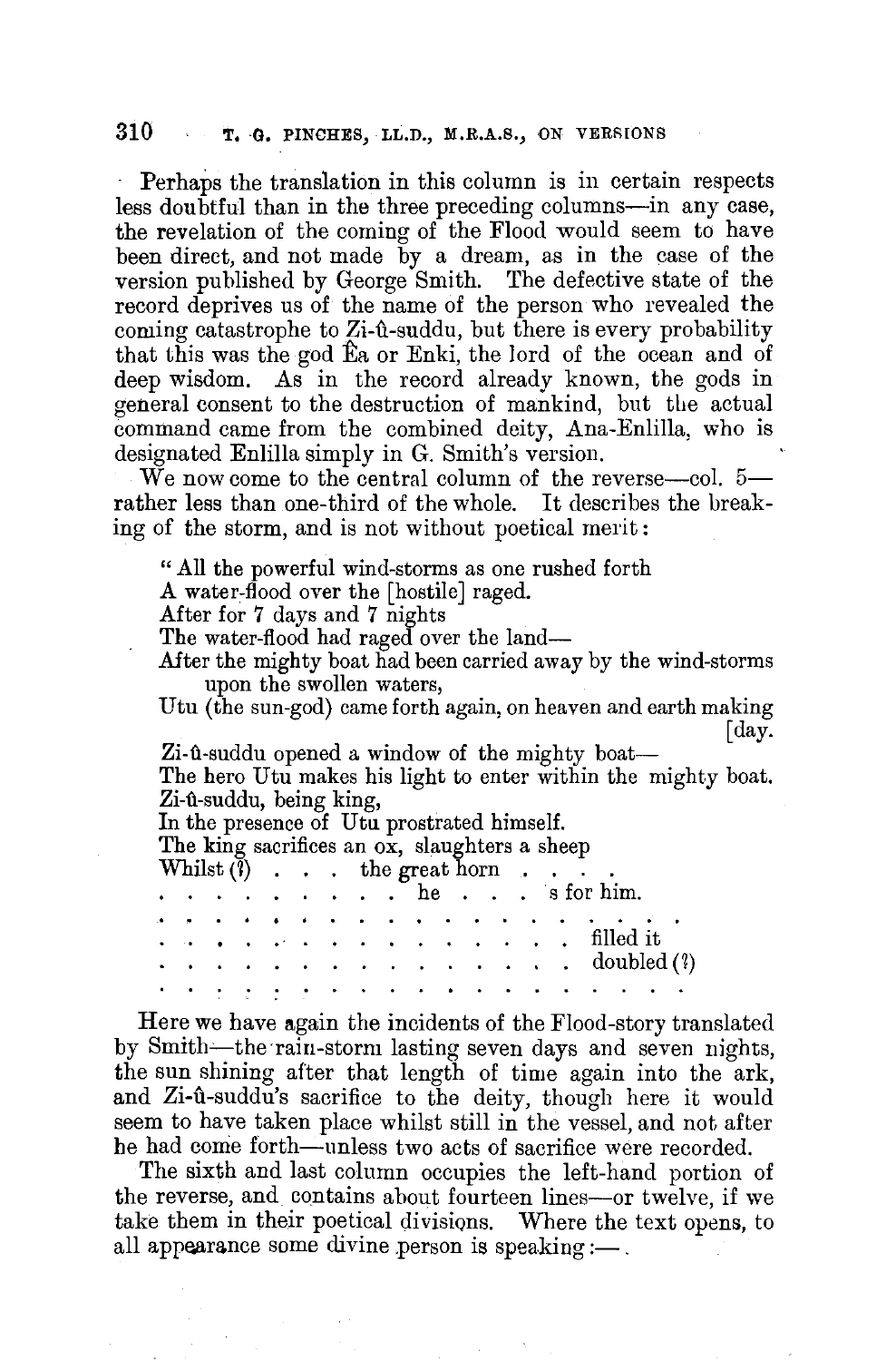"By the soul of heaven, by the soul of earth, ye shall conjure that he may be well-disposed with you."

Ana-Enlilla conjured they by the soul of heaven and the soul of and he was well-disposed with them.

The root  $(3)$  growing from the earth they took up  $(3)$ . Zi-û-suddu being king,

Before Ana-Enlilla prostrated himself.

Life like a god he gives him-

Eternal life like a god he confers upon him.

Zi-û-suddu being king.

The name of the root  $(1)$  "seed of mankind" he called--

In another land, the land of Tilmun . . . . . they made it After they had made it live  $\dots$ ,  $\dots$ ,  $\dots$ . [live.

(On the left-hand edge is a somewhat defaced line in which the editor reads again the name of  $Z_i$ -û-suddu, and from its position and the line which precedes it, it seems as though it ought to be inserted between lines 7 and 8, in which case its presence here would be due to an omission on the part of the scribe.)

This final fragment of the legend is of considerable interest on account of the light it throws on Babylonian beliefs. Here two beings are invoked—" the spirit (or soul) of heaven and of earth," and the context shows that the invocation was effective. The appropriateness of this will be recognized when we remember that Ana was the god of heaven and Enlila the god of the earth. The prime mover in bringing the Flood was, as we have seen, this combined deity, and the invocation of the appropriate spirits evidently brought about the desired effect. Moreover, the disposition of Ana-Enlila was so influenced that when Zi-û-suddu proetrated himself before him, that patriarch received eternal life like that of a god—in other words, he was deified. From the final imperfect lines we see that the "seed of mankind" was made to live again in the land of Tilmunthe southern portion of Babylonia, and the district regarded by. them as being in a special way that of the Babylonian Paradise,: We shall learn more about this sacred land of Tilmun in the second inscription from Nippur.

Judging from the style of the writing, the tablet probably belongs to the beginning of the second millennium B.C., but the date of the legend's composition was probably much earlier than this. The deities mentioned are Nin-tu or Nin-bursaga, the great mother-goddess; Istar, the goddess of love, probably another form of the mother-goddess; Ana, the god of the heavens; Enlila, the god of the earth; and Enki, or Ea, the god of the sea. We may therefore conclude that the inscription belongs to the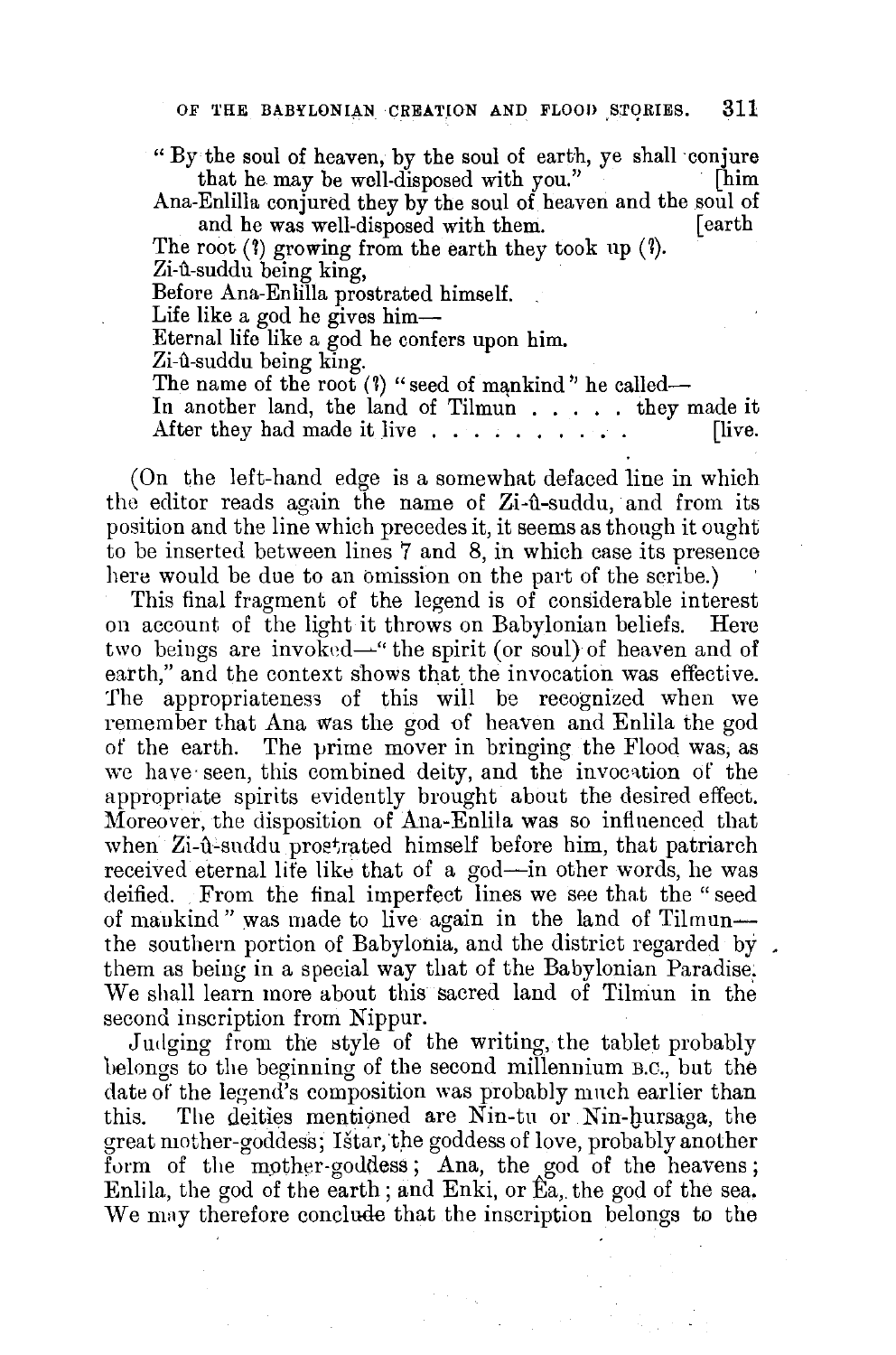period before the influence of the "merciful Merodach "attained its full force-in other words, before Bahylon, Merodach's city, acquired its position as capital of the Babylonian confederated states. The reference to Dûr Kis and Zimbir (Sippar), however, shows that the northern states had already acquired prominence, though Babylon had seemingly not attained the renown of the other cities mentioned.

THE PHILADELPHIA TABLET REFERRED TO BY PROFESSOR LANGDON.

The very important Sumerian inscription whose nature was discovered by Professor Langdon, of Oxford, is a record of considerable length. When first described by the learned Assyriologist, only the lower part of the obverse and upper part of the reverse was known to him. After he left Philadelphia, however, the authorities at the University discovered and joined to the portion in question almost the whole of the remainder of the document, which, though much mutilated, adds considerably to its completeness. It will, therefore, be easily understood that Professor Laugdon had to modify somewhat his first impressions of the legend which he had published.

The tablet, which is made of clay, seems to be about  $4\frac{1}{2}$ inches wide by  $6\frac{1}{2}$  high, and is inscribed on each side with three columns of somewhat archaic writing-six columns in all. When complete, the record probably bore a total of about 240 lines, so that it is a composition of considerable length. In his preliminary account of it, Professor Langdon describes it as a hymn to the goddess Nin-hursag, "the lady of the mountain"probably some sacred spot in the Babylonian district or province of Tilmun. As the "mother-goddess," Nin-gursag was much venerated by the Babylonians and Assyrians, and the remnants of the first two columns apparently sing of her heroic deeds, " and the events which took place in her city Opis." The text chiefly treats, however, of the above-named holy place called Tilmun, on the Persian Gulf-which, it is to be noted, then extended much farther inland thun now. The composition is in poetical form, and there is a great deal of repetition, but as the style is remarkably good, where we can make a satisfactory rendering, the text reads well.

The land of Tilmun] is [glorious], where ye are-

The land of Til]mun is glorious.

The land of Tilmun is glorious], where ye are --<br>The land of Ti]lmun is glorious.

 $\begin{array}{c} \text{Th} \ \text{Th} \ \text{Th} \ \text{Th} \ \text{Th} \ \text{Th} \ \text{Th} \ \text{Th} \ \text{fin} \end{array}$ Tilmun is glorious, Tilmun is pure-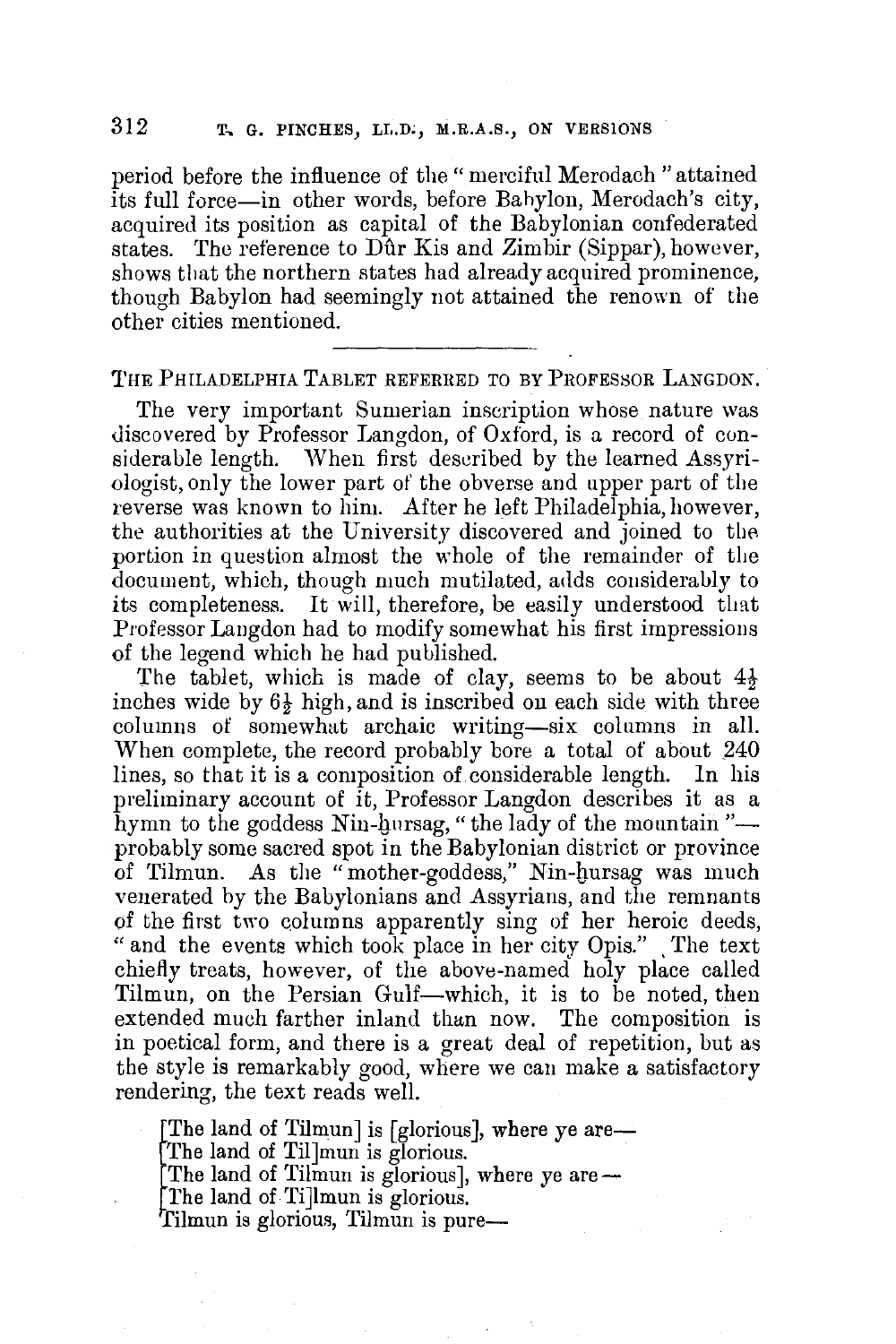Tilmun is bright, Tilmun shines exceedingly. Alone in Tilmun he took rest-Where Enki with his spouse took rest, That place is pure, that place shines exceedingly. Alone (in Tilmun he took rest-) Where Enki with Nin-ella (took rest), That place is pure, (that place shines exceedingly). In Tilmun the raven croaked not. The *tarri-bird* the voice of the tarri-bird uttered not. The lion slew not. The wolf plundered not the lambs. The dogs approached not the kids in repose. The boar devouring the grain did not He did not . The bird of heaven his young forsook (7) not. The dove did not take to flight (?). As for the sore eye : "I am sore-eyed," one said not. As for the head-sick: "I am sick-headed" (mad ?), one said not. As for the old woman: "I am an old woman," one said not. As for the old man : "I am an old man," one said not. As for the maiden, one did not put her to shame in the city. "A man has changed a waterway," one said not. The prince withheld not his wisdom (?) (so Langdon). "A deceiver deceives," one said not (so Langdon). "The city-chief is a despot  $(1)$ ," one said not. Nin-ella to her father Enki spake: " My city thou hast founded, my city thou hast founded, my

fate thou hast set.

"Tilmun, my city, thou hast founded, my city thou hast founded, my fate thou hast set."

This is practically the last complete line of the first column, which originally had eight or ten more, some of them at least of the same nature.

How much of allegory there may be in the substance of this first column is uncertain, but the purity, the glory, and the exceeding brightness attributed to the land of Tilmun is probably due to the fierce, dazzling sunshine of the summer months, during which, like Enki and his spouse, the great desire of the inhabitant of that holy place was to lie down and take rest. Here, again, we have Enki, "the lord of the land," who is generally identified with Ea, the god of the waters and the streams of Babylonia. In this double character-i.e., as god of the land and of water too-he became one of the great creators of the living things in the world. As, in the 31st line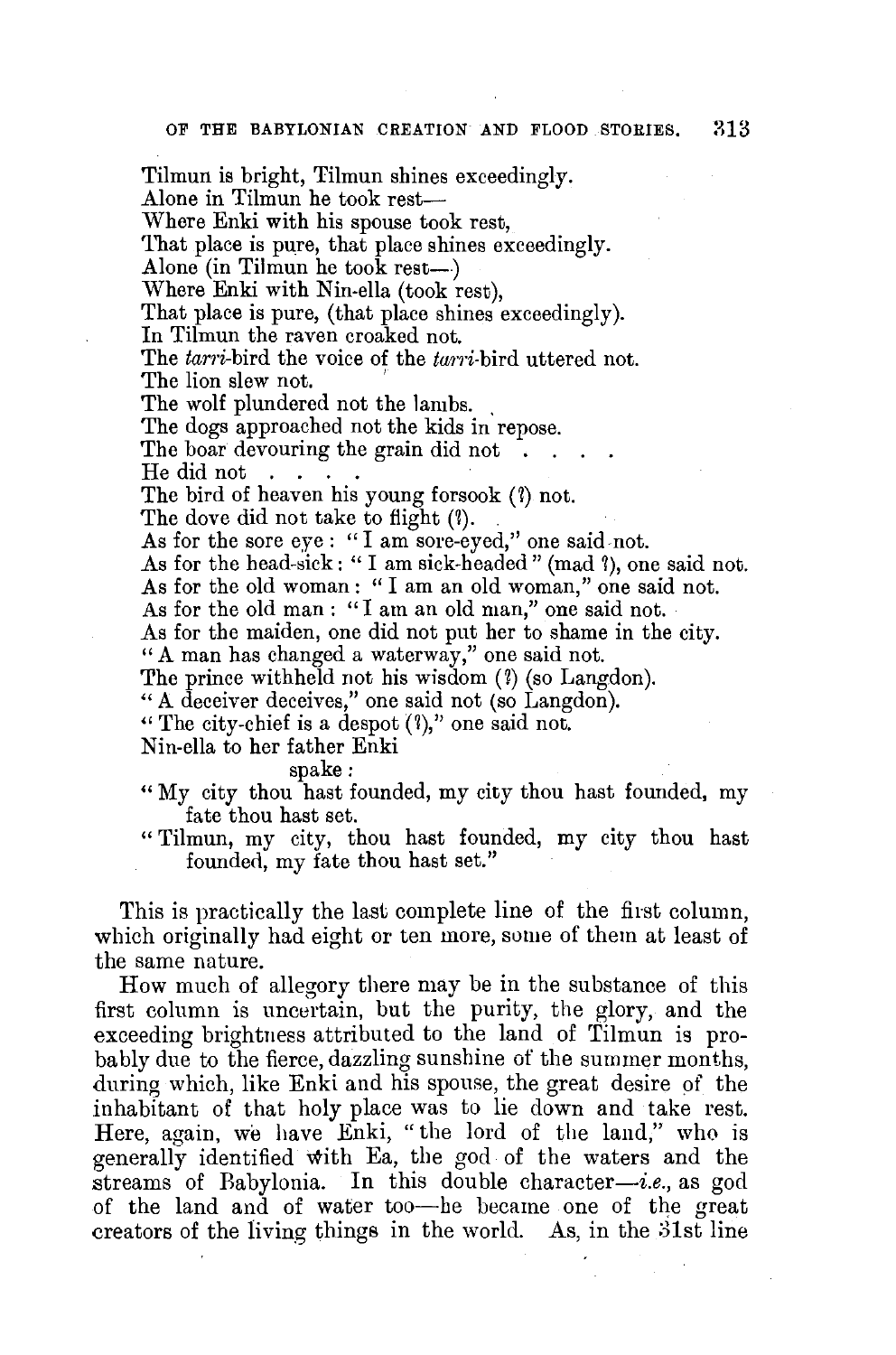Nin-ella is said to speak to " her father Enki" (*aa-ni <sup>a</sup>·Enki*), there would seem to be no doubt as to their relationship in Babylonian mythology.

Noteworthy is the fact that everything was regarded as perfect in that glorious land. There were no unclean and slaughtering birds; and lions, wolves (or hyænas) and dogs kept themselves from ravaging and terrifying. There was no old age, and bodily defects were apparently wanting-for although the bodily ills specified are few, it is evident that a part only is pnt for the whole-there was no need to extend the list, as the listener would understand what was referred to. The epoch referred to was evidently a period in the history of Babylonia -or at least of the state of Tilmun-corresponding with the golden age of the ancient classics, and the parallel is rendered still stronger by the fact that Enki or Ea seems to be the Cronos of the Greeks, the Saturn of the Romans, in whose time the golden age existed.

Notwithstanding the perfection with regard to mankind and the animals, there were seemingly certain natural defects to be overcome, and these the goddess, apparently, proceeds to refer to in what seems to be the continuation of her speech, though it is more probably the answer of Enki assenting to the requests which Nin-ella had made:

" May thy city constantly drink abundant water---<br>May Tilmun constantly drink abundant water.

May thy well of bitter water like a well of sweet water flow.

May thy city be the land's assembly-house—

May Tilmun be the land's assembly-house.

For the making of heat, Utu (the sungod) kindles (his) light-Utu and Anna (the heavens) together."

The next few lines are difficult and I do not venture to translate them from the half-tone reproduction which is alone available to me at present. Farther on the lines record the accomplishment of the deities' wishes at Tilmun-Tilmun constantly drank abundant water, the well of bitter water became sweet, the field produced grain, the city became the land's assembly-house, and Utu kindles his light to make heat.

After this there are several rather complete lines, practically translatable, but they do not make very good sense, so I omit them. Then comes a reference to the invoking of the spirit of heaven, followed by an announcement concerning the destruction of a field and the sending of an inundation. The following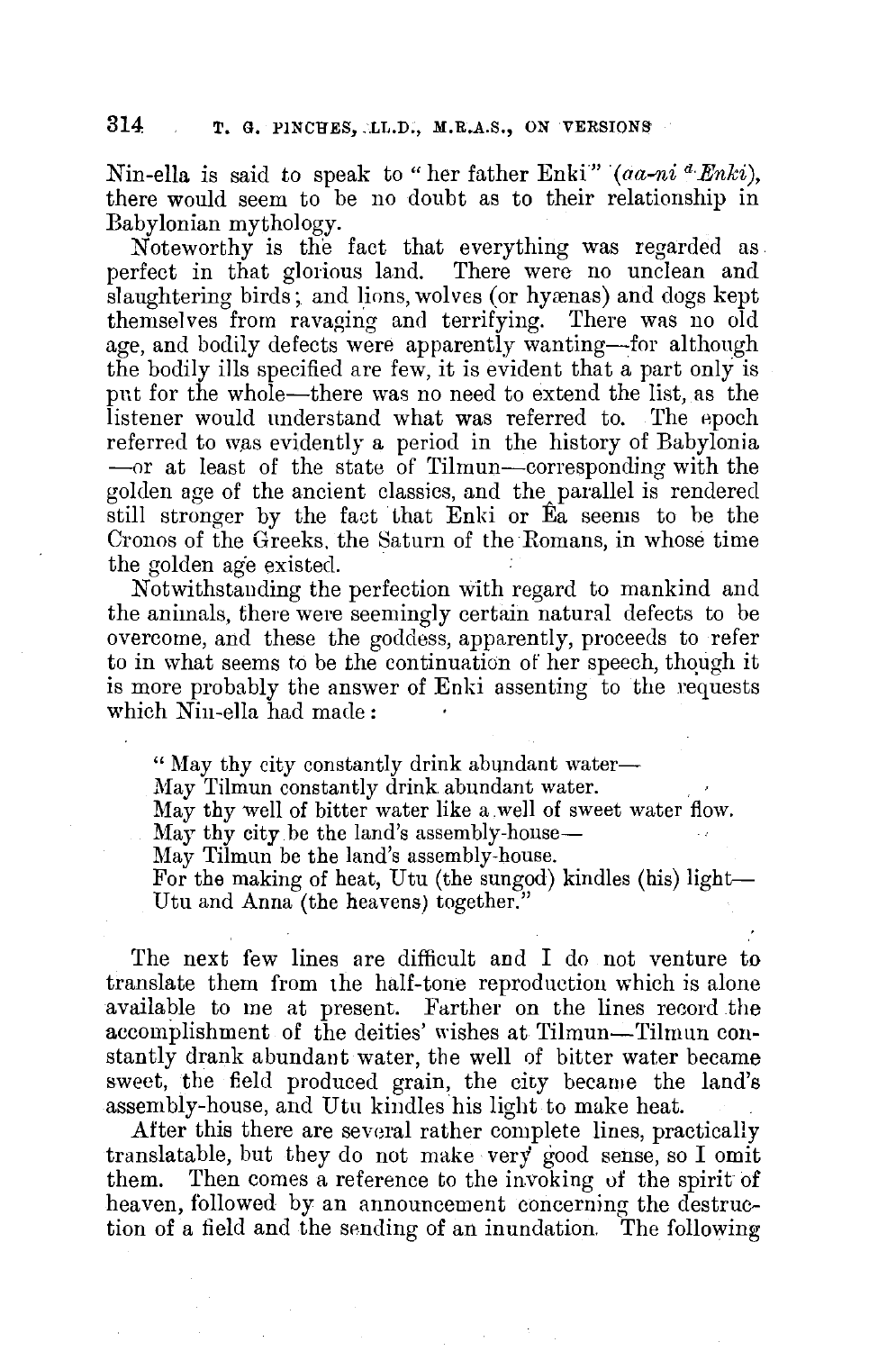is a rendering of these lines, which are among the most important in the text :—

Enki the (water-god) in the house of Damgal-nunna uttered the word.

"Of Nin-hursagga one has destroyed the field-To the field I will give life," Enki declared.

Or, perhaps better :

Enki in the house of Damgal-nunna announced : "I have destroyed the field of Nin-hursagga. To the field she will give life," Enki' declared.

The day was 1, its month I :

The day was 2, its month 2 :

The day was 3, its month 3 :

The day was 4, its month 4 :

The day was 5, its month 5:

The day was 6, its month **6** :

The day was 7, its month **7** :

The day was 8, its month 8 :

The day was 9, its month 9-the month of the periodical offering.

Here come three lines of which the beginnings are wanting, and the renderings of these are therefore somewhat uncertain. Professor Langdon translates them as follows :-

Like fat, like fat, like tallow, Nin-tud, the mother of the land, Had created them.

Bizarre as the rendering seems to be, there is no doubt that it is correct in the main, but I am inclined to think that there are three gaps—there are certainly two—and I would translate what remains somewhat as follows:-

Like fat, like fat, like the fat of cream (? butter), the mother of the land,  $\mathbf{L}^{\text{max}}$ . produced.\*

What this refers to is uncertain, but Langdon suggests that it is a simile comparing the dissolution of living things to melted

> \* [Zal-li-] dim zal-li-dim zal 1Ji-nun-11a-dim . . . . . . ama kalama - ka ..........  $\cdots$   $\cdots$   $\cdots$   $\cdots$   $\cdots$   $\cdots$   $\cdots$   $\cdots$   $\cdots$   $\cdots$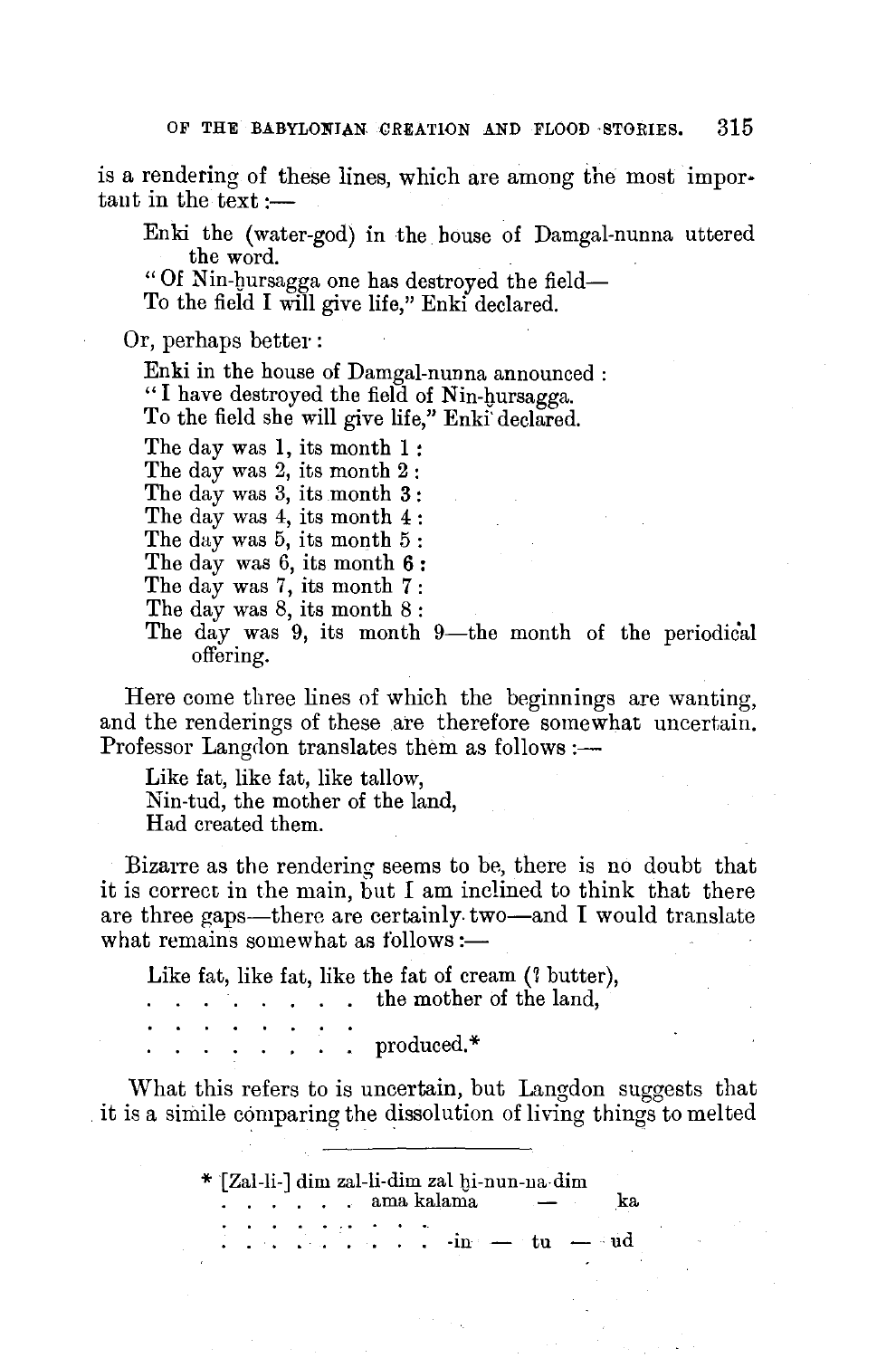fat. But anything which floats on the surface of the water, like grease, would suit the passage. If Langdon be right in restoring the name of the goddess  $Nin-tu(d)$ , man would naturally be intended.

The next column is the third-the extreme right-hand column, which, when one has to work from a photograph, is always unsatisfactory, as the characters at the end, in the case of the longer lines, are almost certain to be written "round the  $\alpha$  corner," $-i.e.,$  on the right-hand edge. This portion seemingly refers to certain goddesses who, on being appealed to, said or represented themselves as not being wroth with the seed of the pious, or words to that effect. The first was Nin-sar, or Nin-mu  $($ " the lady of growing things"), and the statement was made twice, apparently through her messenger. After this we have the words:

" My king reverently approached { 1), His foot alone on the ship he set  $(1)$ ."

Here come two lines which are too difficult to translate :

Enki had devastated the field- " to the field she will give life," Enki announced.

The day was I, its month I : The day was 2, its month 2 : The day was 9, its month 9.

And after this we have again the lines apparently comparing the floating corpses to fat or butter (?) on the water.

One or two uncertain lines follow, and then the same words come again, coupled with the name of the goddess Nin-kurra, " the lady of the mountain." This, too, has the reference to days 1 to 9, with their corresponding months, followed by the comparison with fat. After this is a line with a reference to Nin-kurra, but in what connection does not appear. According to Langdon's rendering of the lins which follows, she reveals secrets " to the divine Tagtug." In the next line, another goddess, Nin-turi, speaks to him somewhat as follows:

" Verily, I will declare thy purity my purity . . I will tell thee, and my words . . . . . . O thou lone man, for me [he has reckoned these]-

Enki for me [has reckoned these, yea has reckoned these]."

Traces of one line follow this.

It is difficult to see how this legend can be a story of the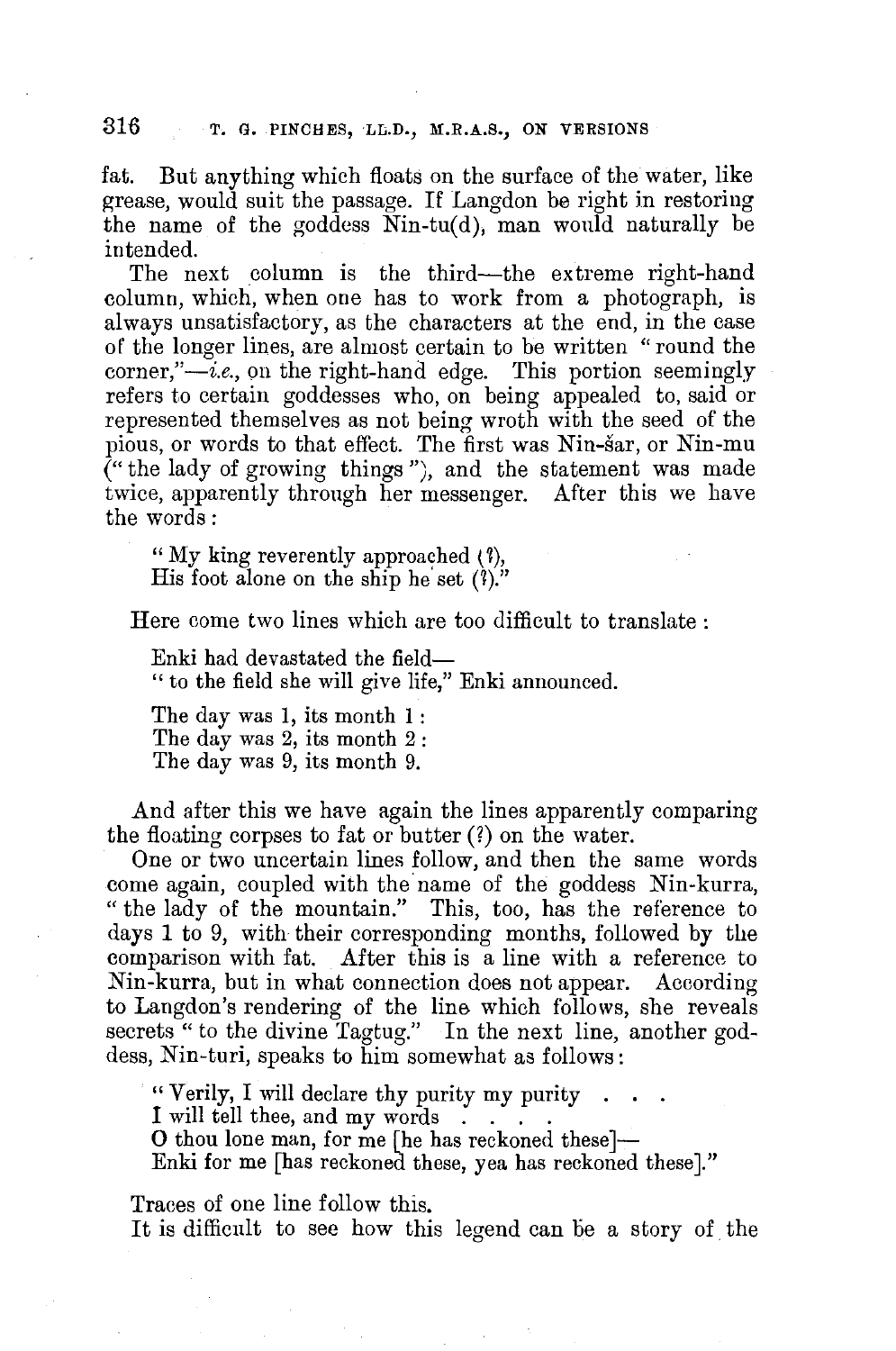#### OF THE BABYLONIAN CREATION AND FLOOD STORIES. 317.

Flood like the account we find in Genesis and in the 11th tablet of the Gilgames-series. Judging from the recurrence of the period of nine months, represented, to all appearance, by nine days or periods. it would seem as though three Floods were referred to, though it must be admitted that one and the same catastrophe only may be intended. With regard to the" divine Tagtng,"\* he would seem to correspond with the Biblical Noah, called Ut-napišti<sup>m</sup> and Athra-hasis in the other Babylonian legends.

With this we reach the end of the obverse, which is followed by a damaged and illegible portion. Where the text is again readable, we have, as Professor Langdon describes it, a reference to Tagtug and his two pilots tending a garden. The watercourses therein—e and  $pa = iku$  and  $palgu$  (the latter the Hebrew *peleq* or "brook ")-words commonly met with in Babylonian inscriptions referring to agriculture-meet us, and naturally stamp the narrative characteristically. They build a temple for Enki and irrigate the barren land. "The primæval paradise has been lost, the earth has become barren, and consequently man must toil." He notes that in the Biblical account of the Flood there is an exact parallel, for Noah, too, becomes a gardener, or, rather, an orchard-keeper. We gather this from the fact that Noah planted a vine. After this God communed with him, and gave him power over the living creatures of the earth similar to the authority conferred upon Adam. According to the learned discoverer of the text,  $\alpha$  we have something parallel to this in our tablet, for now Enki summons Tagtug the gardener to the temple which he had built  $:$ 

Enki beheld him, a sceptre in his hand he grasped. Enki for Tagtug waited. At his temple he cried 'Open the door, open the door-Who is it that thou art ?' ' I am a gardener joyful . . . . . ' . . . . . tI will give unto thee.' The divine Tagtug with glad heart opened the temple's door. Enki unto the divine Tagtug *revealed secrets.*  His . . . . he gave unto him gladly. $\ddagger$ 

\* Naturally, the question arises whether the name is rightly read. For *tag* we might substitute *sum*, and for  $kug$ ,  $ku$  or *dur*. If the was "the institutor of sacrifice," his name should be  $\textit{Sum-ku}$ , or, as the "intelligent" sacrificer," we might transcribe  $\tilde{S}um-tug$ . Other readings are also possible.

t . . *-rnasku su kurkurra.* 

 $\ddagger$  Gladly his offering (?) unto him he presented.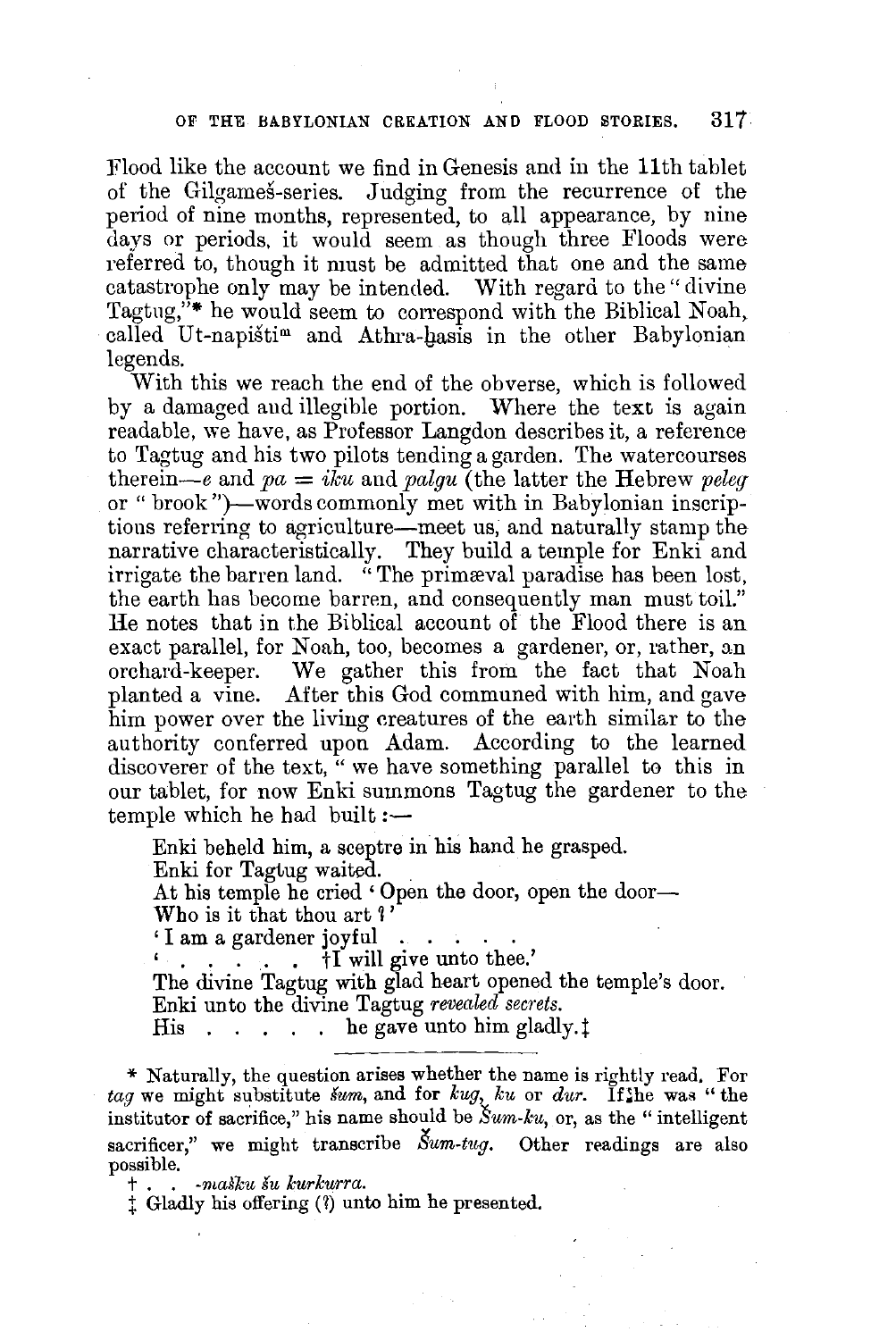In  $E$ -bara-gu-du-du he gave unto him :

In  $E$ -[rab]-ga-ra-an he gave unto him.

The divine Tagtug was entrusted. The left hand he raised : the *right* hand he folded (on his waist)."

It is unfortunate that Professor Langdon's proof went down with the *Lusitania*, as, through his kind offer, I might have been able to verify some of these lines. *As* it is, I can only suggest that the 9th line may refer rather to Tagtug than to the god Enki, and that the missing word is "offering," or something similar. He finds in them, however, a real parallel with the priestly narrative in Genesis.

The above lines form the end of the fourth column, the first of the reverse, and after that the text is defective, the number of lines wanting or exceedingly mutilated being about 16. At this point, however, " we come to the real fall of man according to the doctrines of Nippur." The tablet, Professor Langdon goes on to point out, gives a list of the plants which grew in the garden (their names, at least in part, were in the 16 lines which are lacking). The text here reads as follows, but it is right to state that my rendering differs somewhat from that of the learned professor:—

" Her herald, the divine Isimu, returned to her *:*  As for the plants, their fate I have decided— Something it is—something it is."\* Her herald Isimu returned to her : "My king concerning the woody-plants has commanded-He may cut them--he shall cut. My king concerning the . . . -plants has commanded *:*  He may pluck them, he shall eat. My king concerning the mas-... -an (?) has commanded: He·may cut them, he shall eat. My king concerning the  $u-a$ -pa-sar commanded: He may pluck it, he shall eat, My king concerning the herb of the mountains commanded *:* 

He may pluck it, he shall eat.''

Here the text again practically breaks off, but four lines of the same nature, and with the same repetition, must have followed. According to Professor Langdon, the instructions refer to seven classes of plants-the sacred number, which was so popular, and which exercised so much influence on the minds

\* "It is such and such, such and such."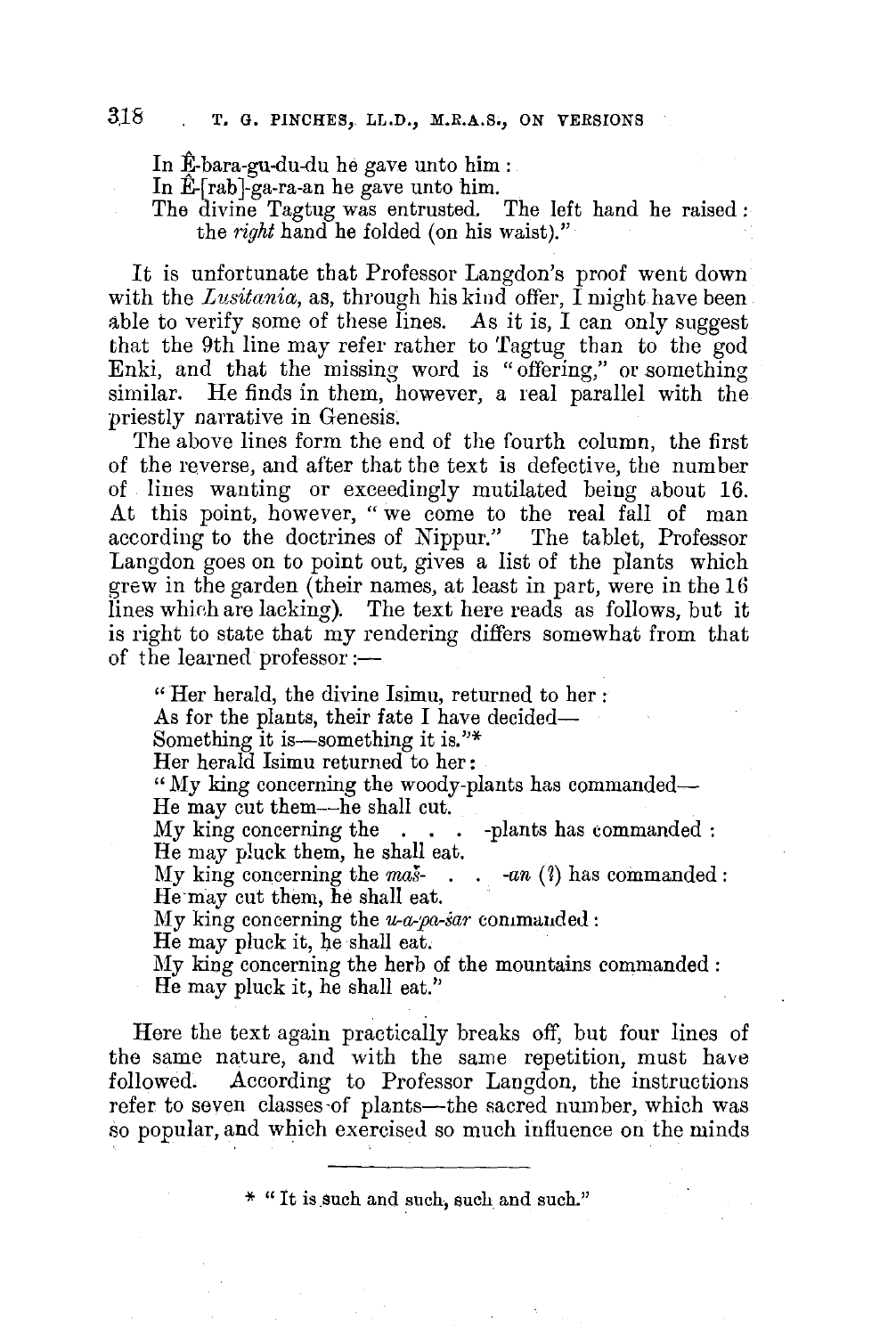of the Babylonians, whether Sumerians or Akkadians, from exceedingly early times. In consequence of the change in the phraseology, Professor Langdon infers that man was forbidden to eat of the plant or plants which had not been included in these seven classes. As far as preserved, the lines following these do not srem to differ in sense-it is the same formula which they contain, practically-but the author of the paper which I quote, and who has seen the original text, translates as  $follows:$   $-$ 

" [My king] the cassia plant approached,

He plucked, he ate.

the plant, its fate she had determined; therein she came upon it.

Nin-bursag in the name of Enki uttered a curse.

' The face of life until he dies shall he not see.'

The Annunnaki in the dust sat down (to weep).—

Angrily to Enlila she spoke :

' I, Nin-bursag, begat thee children, and what is **my** reward 1' Enlila the begetter angrily replied :

' Thou, Nin-bursag, hast begotten children, and

"In thy city two creatures I will make for thee," shall thy name be called.'"

It is difficult to follow the sequence of these lines, which, although I have verified them as far as is possible upon a halftone reproduction, apparently leave something to be desired. The following, however, is apparently the explanation in fewer words and in plainer English. For "my king " we may read Tag-tug, who, in the above rendering, approaches and eats the *amb,aru-plant,* identified by Professor Langdon with the cassia. Upon this plant, however, Nin-hursag (or the god Enki) had placed a certain fate, namely, that it was not to be touched by man and used as food. Nin-hursag, therefore, in the name of Enki, the god of the fertilizing waters, uttered a curse, and announced that he, Tagtug, or mankind in general, which he seems to have represented, should not see life—that is, real life -until after death. Why Nin-hursag vents her anger upon the god Enlil, "the older Bel," is not clear, and one does not see any anger in his answer. I suspect a misreading somewhere, but perhaps Enlil was the instigator of the temptation.

Commenting upon . this passage, Professor Langdon corrects his previous opinion. He points out that here there is no question of a tree of life or of knowledge. It is simply the cassia plant which is referred to and the prohibition to eat it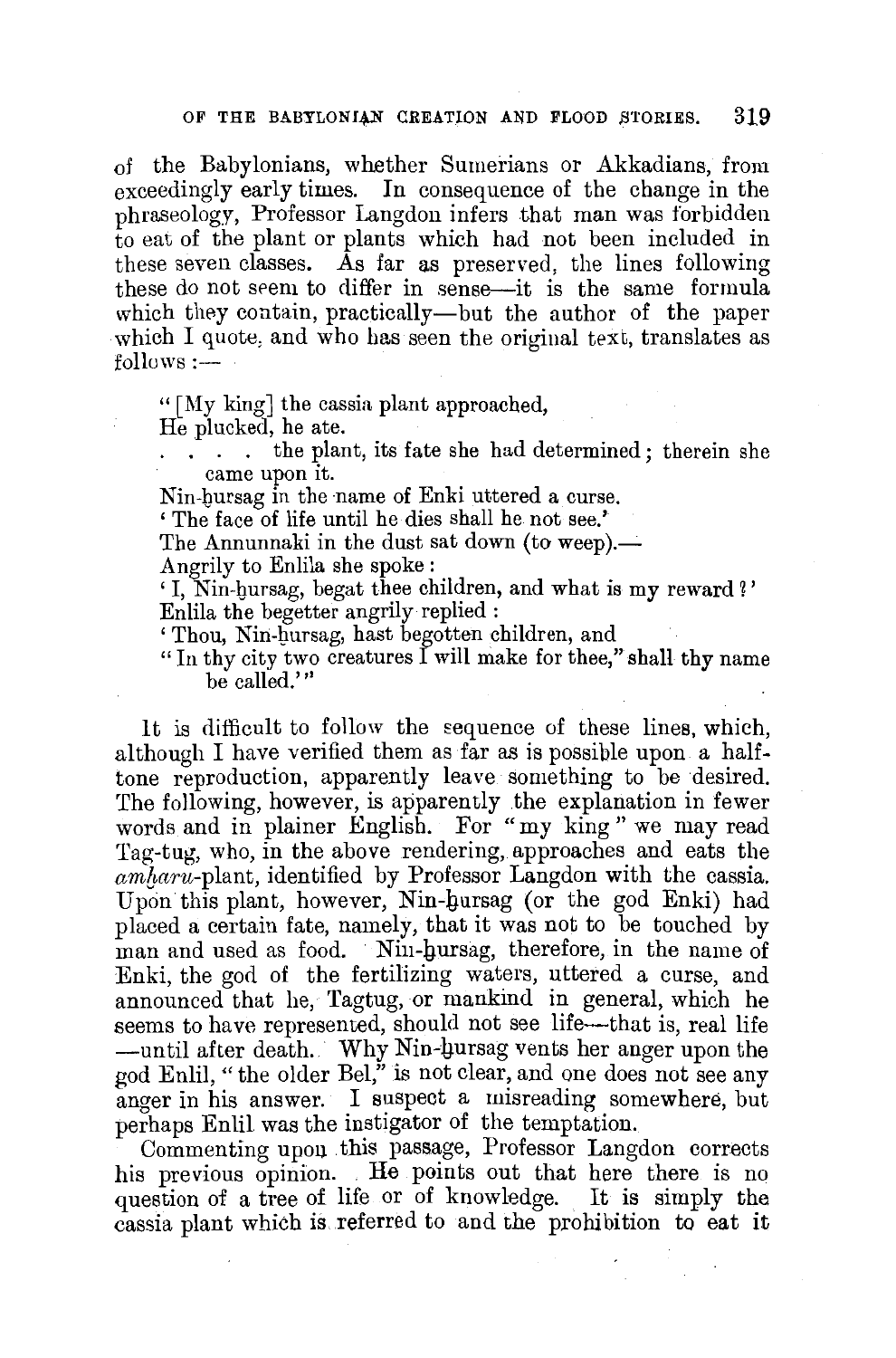was simply to test Tagtug's obedience. The disaster resulting therefrom, in his opinion, was a later and popular development.

**And** this leads him to speak of the possible connection of this seeming temptation-legend with the third chapter of Genesis. I quote here his words:-

" This was the form which this doctrine took in the minds of the ancient Hebrew teachers who wrote Genesis iii. The mother goddess here becomes the wife of Adam, who tempts him to eat. Now, we know that in Sumerian religion this mother goddess, Nintud, like the major type of mother goddess Innini, was connected with serpent worship from most primitive times. In other words, the idea developed that a serpent deity had tempted man. Moreover, we long since knew that Eve, who created Cain with the aid of Jahweh, is really an old Canaanitish serpent deity. When the Hebrews made her into Adam's wife, the serpent tradition was naturally separated from her ; under the influence of the Sumerian tradition that a serpent goddess had tempted man they fashioned the legend to read that a serpent tempted the wife, who in turn tempted man."

I cannot say that I am **in** a position to follow the learned Oxford professor, and comment upon the above theory would carry me too far. That Eve, " the mother of all living," may have a Sumerian name, *i.e.*, Hawwah, from  $(H)$ awa, "mother," the Greek Eve  $(E\tilde{\nu}a\nu,$  accusative), is not by any means improbable, but the idea of a serpent-goddess might just as well have been developed from that of Eve and the serpent as the latter from the former.

The inscription completes the doctrine regarding the origin of man's present state, says Professor Langdon, by describing how Nin-hursag provided eight divine patrons of civilization to aid humanity in their hard lot. She had produced or created or brought forth for him Ab-u, the master over or protector of the pastures (herbs, etc.); Nin-tulla, patroness of farming; Nin-kautu, the lady directing birth; Nin-ka-si, also called Siris, apparently a goddess of herbs and the drinks made therefrom ; Na-zi, of doubtful character, but perhaps "protector of life," or the like; Da-zi-im-a or Da-zi-ni-a, also doubtful, but perhaps having to do with the sending of rain ; Nin-ti, a goddess identified with Dam-kina, the spouse of Enki or Ea-Langdon calls her simply a patroness of women; and En-sag-me, apparently meaning "lord of what is good and wise."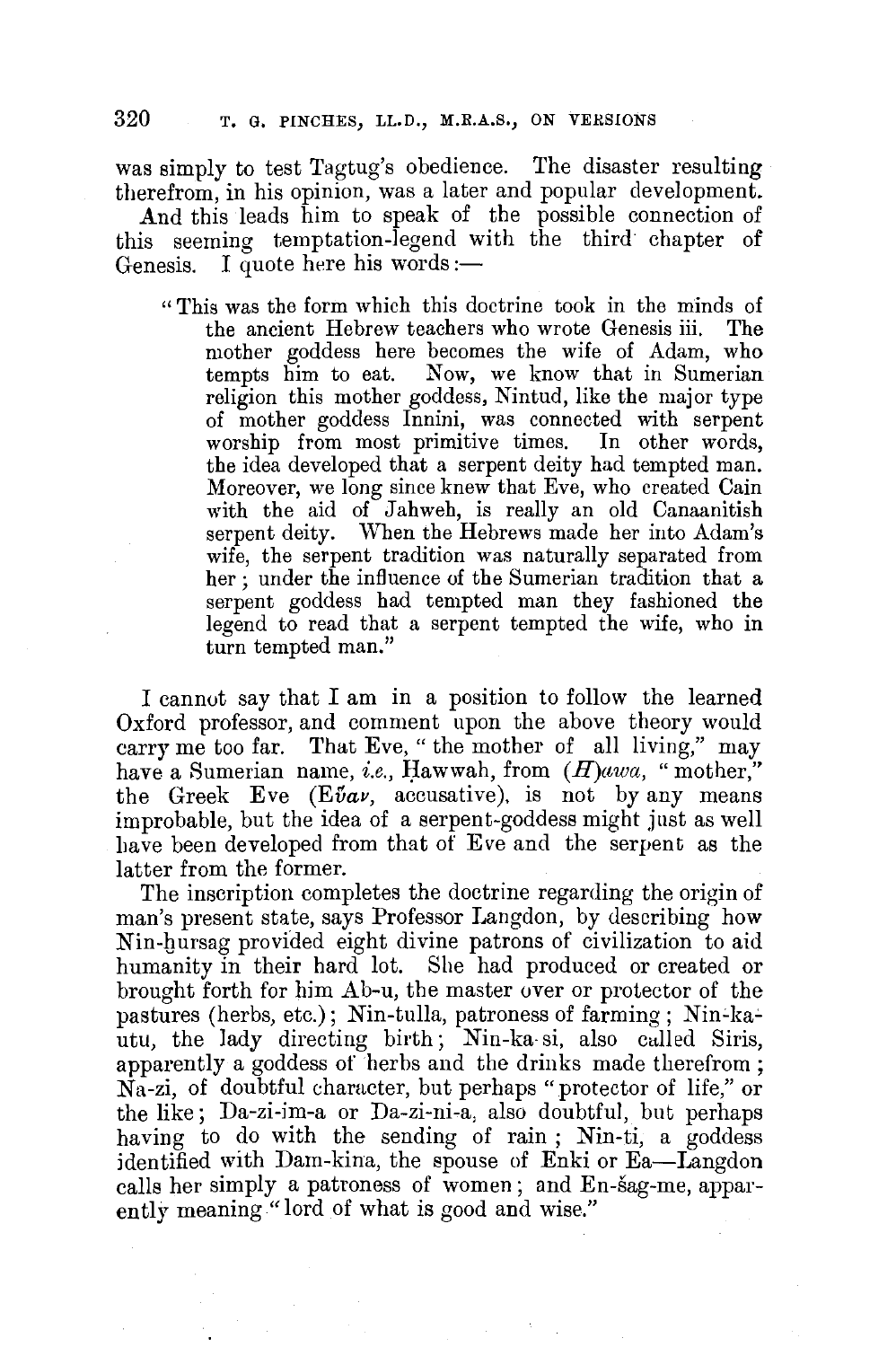As a parallel to these, Professor Langdon quotes " the J. version of the Hebrew," which "describes how, after the expulsion from Eden there arose patrons of culture." These were Abel the shepherd, Cain the agriculturist, Enoch the founder of cities, Lamech, "whose name is identical with Lumha,\* the Sumerian title of Ea, as god of psalmody "; his three sons, Jabal, patron of Bedouin-life; Jubal, patron of music; and Tubal, patron of .metal workers.

We must all admit the likeness there is here, but the differences are noteworthy. In Genesis, everything happens in a natural way—these pioneers of civilization—by the way, does Bedouin-life come under that heading ?—being the descendants of Adam and Eve in the ordinary course of descent from their ancestors, whilst all the " patrons of civilization" in this new tablet are divine personages created or produced,apparentlysimultaneously, by the mother-goddess. It has long been my opinion that in any two accounts of the Creation--sensible accounts, worthy of being taken into consideration,—there are bound to be likenesses, even though composed quite independently, by people having no communication with each other. Every account of the Creation must speak of the formation of the heavens and the earth; the sun, the moon, and the stars; recognize the existence of land and water; treat of the creation of plants and trees ; birds, beasts, and fishes; preceded or followed, as the case may be, by the formation of man-first in order if his importance be considered, last in order if the provision for his needs be the prominent thing in the composer's eyes. In like manner the arts and sciences must be referred to, and the chances are that polytheists will attribute their introduction in some way to their gods, as the Babylonians did, whilst monotheists will attribute them to famous and celebrated men, as in the case of the Hebrews.

In Professor Langdon's second paper, an account of the pre-Semitic version of the fall of man *(Proceedings of the Society of Biblical Archwology,* November, 1914), he seems to regard the new tablet which he is publishing as a story of the Creation rather than of the Flood. It is true that a personage corresponding with Noah—the divinity whose name is read  $Tagtug$ is referred to, and seems to go on board a ship or boat (gis *ma),*  but it is doubtful whether this personage can be regarded as the same as the Ut-napisti<sup>m</sup> or Athra-hasis of the Flood-story of the

\* This is doubtful, the last radical being  $\bar{p}$ , k, in Hebrew not  $\bar{p}$ , h,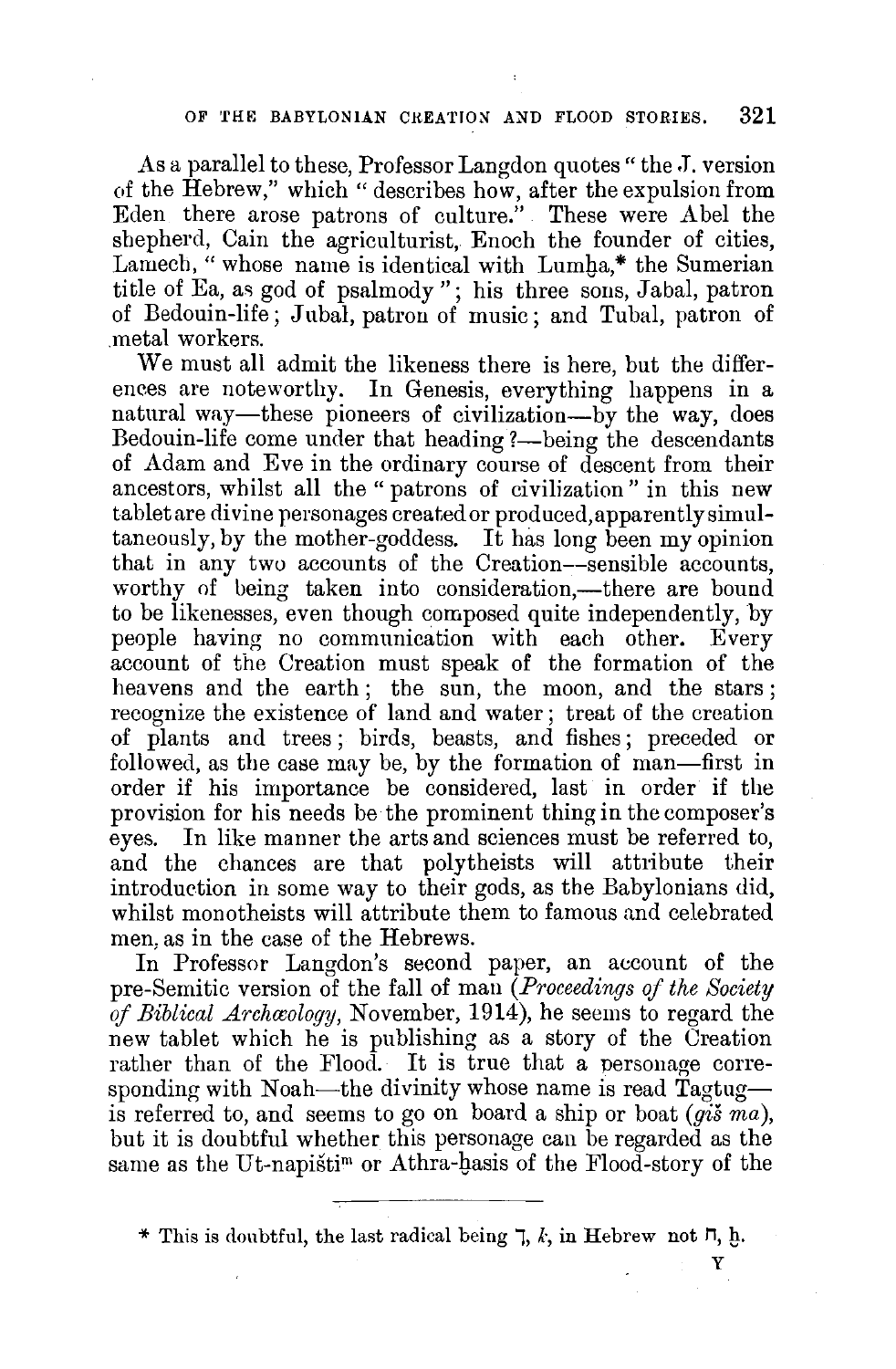11th tablet of the Gilgames and other legends, or the Zi-û-suddu of the very interesting version published by Poebel. Whatever parallels with the Biblical account be found, we must, I think, regard Professor Langdon's version as a thing apart. Whether its completion-should that ever take place-will modify our views of it in this respect, is impossible to say. Though found at Nippur, it would seem to be the Creation-story of Tilmun, an old Babylonian state on the shores of the Persian Gulf, from whose waters, according to Berosus, the fish-gods of old came forth to teach the Babylonians the arts and crafts of their national life, of which they made such good use. Enki or Ea, who is mentioned so often in Professor Langdon's text, was the great Babylonian water-god-god of creation and most of those arts and crafts-does this new text refer in some way to one or more of the divine visits of which Berosus speaks?

#### DISCUSSION.

The CHAIRMAN said that he was sure that the Meeting would feel, with him, that they were deeply indebted to Dr. Pinches for his very interesting paper. The subject was one of the greatest importance, for the documents which Dr. Pinches had described in the latter portion of the paper were Sumerian,' and came from the library of Nippur, which had been destroyed before the birth of Abraham. The documents, therefore, were themselves very old ; they were not merely copies or reproductions of older records. They are written in a pre-Semitic language and so give us the myths and legends which lay behind the Semitic traditions. This enables us to understand how it is that some of the Semitic versions of a Babylonian legend differ considerably from others; some had been translated literally from the Sumerian; others had been paraphrased; and in some cases poems of considerable literary merit had been based upon such paraphrases. One such poem is the story of the Flood as given in the great Epic of Gilgames, which was written by Sin-liki-unnini, who lived in the Abrahamic age. Hence we find different versions of the stories of the Creation and the Flood. In this way the difference in the names assigned to the hero of the Flood-story can be explained ; Berosus called him Xisuthros, which was equivalent to the Babylonian Hasis-Atra, or Atra-Hasis, which meant "the very wise," and it was **an** epithet applied to other antediluvian patriarchs besides the Babylonian Noah. The tablet discovered by Dr. Poebel,—who, it is stated,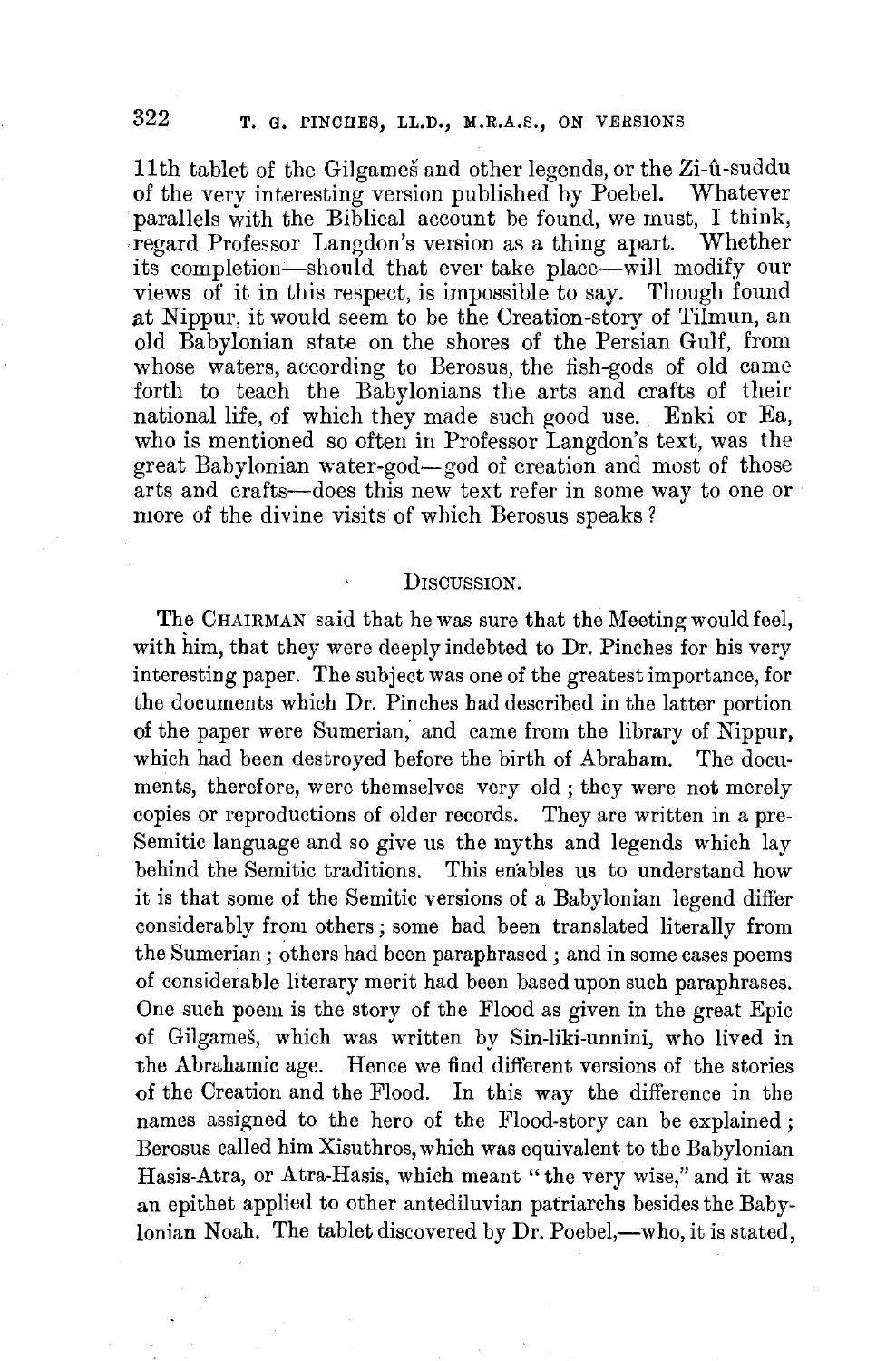has been killed in the war,--gives this name as Ziu-suddu. This corresponds with the Greek name assigned to the Flood hero by Lucian (in the "De Dea Syria"), and signifies " life of long days," the Sumerian equivalent of the Semitic Ut-napistim. On the tablet deciphered by Dr. Langdon the name appears as Tag-tug, of which the Semitic equivalent is Nahum or Nuhum, that is Noah. As regards the translation of Dr. Langdon's tablet, he felt that we ought to wait before concluding that we can **have a** final and complete translation of it. When we have to deal with mutilated Sumerian texts of which there is no Semitic translation, our renderings are necessarily open to some uncertainty.

On one point he could not agree with Dr. Langdon, namely, that the tablet which represented Tagtug as having eaten a plant which brought about a curse, was an account of the Fall, by which death entered the world. So far from Tagtug introducing death into the world, the hero of the Flood is described as himself becoming immortal.

The great interest of these Babylonian accounts of the Creation and the Flood lay in their relation to the corresponding accounts in the Book of Genesis. One main fact governed the Babylonian accounts of Creation : the world is described as having been developed out of the watery deep. And the reason for this was that the original Babylonia did thus rise out of the Persian Gulf. Eridu, which was now 100 miles inland, had originally been a port on the shore of the Persian Gulf, and the Babylonians had seen the land, as it were, growing up out of the sea; that is to say, the alluvial deposit from the Euphrates and Tigris stretched out further and further year by year into the Gulf, and broad fields were formed where previously the sea had rolled. This region, therefore, the Babylonians took to be the home of the Creator, and in all the Sumerian speculations as to the origin of things they assumed that the earth had emerged from the watery deep. If they turned to the opening verses of the first chapter of Genesis, they would find the same fundamental idea underlying them.

The fullest Babylonian account of the Flood forms the 11th book of the Epic of Gilgames. It presents an extraordinary likeness to the account of the Flood which we possess in Genesis. And it is important to note that this likeness is not confined to the portion of the Genesis narrative which is ascribed to the Elohist on the one

y 2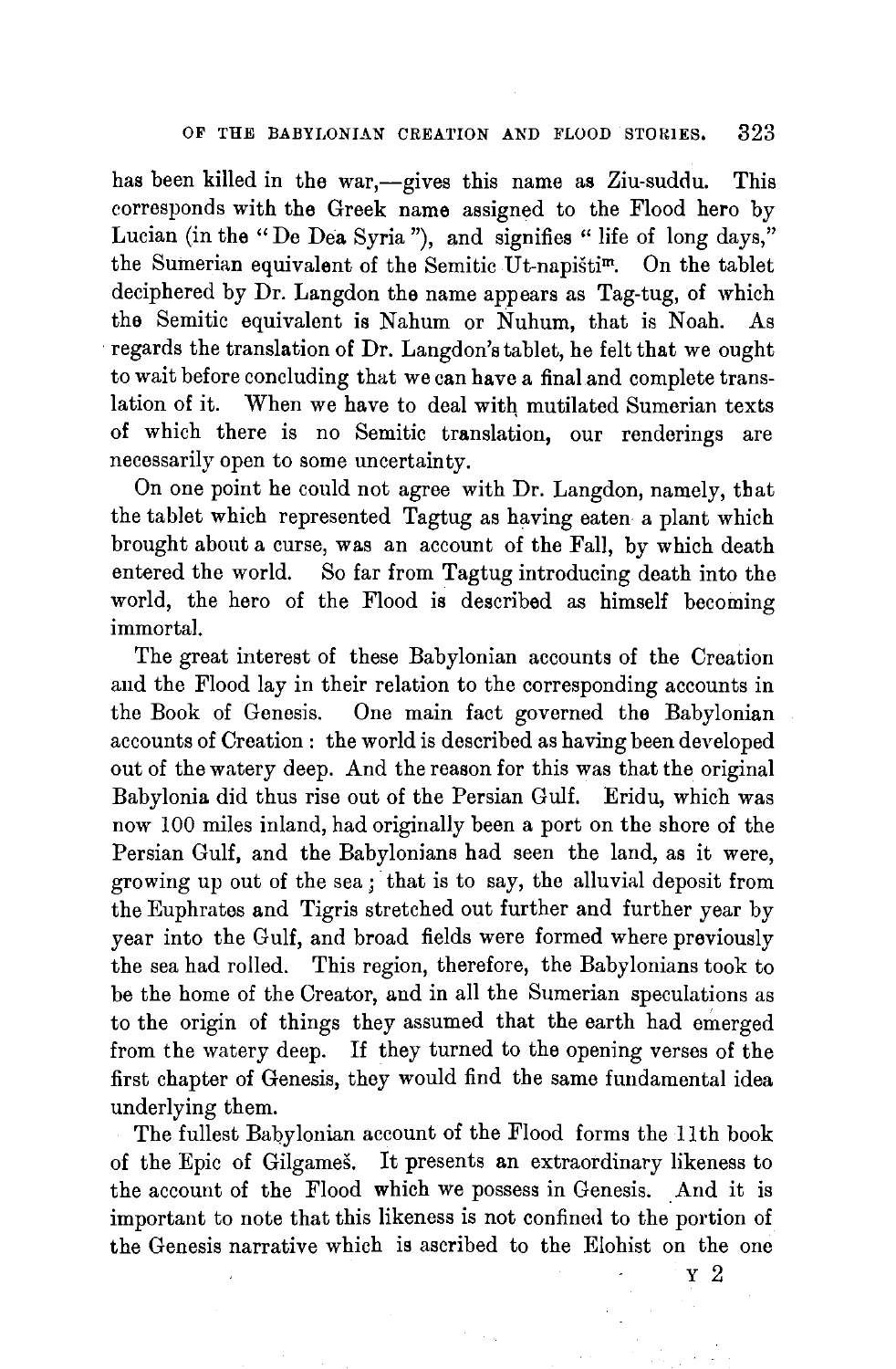hand, or to the Jahvist on the other, but extends to the whole narrative as we find it in the existing text of Genesis. The Babylonian Flood-story, therefore, which was written in the age of Abraham, already represented the same complete narrative as that which we now have in the book of Genesis. More important still, the narrative in Genesis bears evident traces of having passed from Babylon to Palestine. Thus the dove returned to the ark with a leaf plucked off in her bill, which is stated to have been an olive leaf; and while the olive is the typical tree of Palestine, there are no olive trees in Babylonia or Armenia. In the Babylonian account, again, the ark is a house-boat; the navigation of the Euphrates was carried on in such boats. But in Genesis, it is called a *tebah,*  which is an Egyptian word and signified the ark or boat in which the Egyptians carried the images of their gods in procession.

It is clear that if the literary analysts of Genesis are right, only one of two alternatives is possible :- Either the complete account in Genesis as we now have it must have been written in Babylonia in the time of Abraham; or the Elohist and Jahvist must themselves have been Babylonian writers of a still earlier age. And the analysts themselves will be the last to accept either alternative.

At all events one thing is clear. The writer of Genesis has persistently and deliberately altered the Babylonian narrative in one particular. From beginning to end he has set himself to contradict and deny the polytheism of Babylon, and the superstitions connected with it. The Babylonian ascribed the Flood to one god, the intercession for mankind to another, the scheme for the saving of mankind to a third. There are no separate gods in Genesis. The God Who sends the Flood is the same as He Who saves the remnant. In the Babylonian narrative, the door of the ark is closed by the hero himself; in Genesis it is God Who shuts him in.

In one or two points the Babylonian narrative explains that which was difficult in the narrative in Genesis. Thus there was something which appeared to be wrong in the account of the sending out of the birds: the dove is said to have been sent twice; why should it have been sent first of all before the raven, and why should it have returned to the ark the first time that it was sent out ? When we turn to the Babylonian account, the explanation is clear : three birds were sent, first a dove, secondly a swallow, thirdly a raven; but the swallow, which was "the bird of destiny," and thus connected with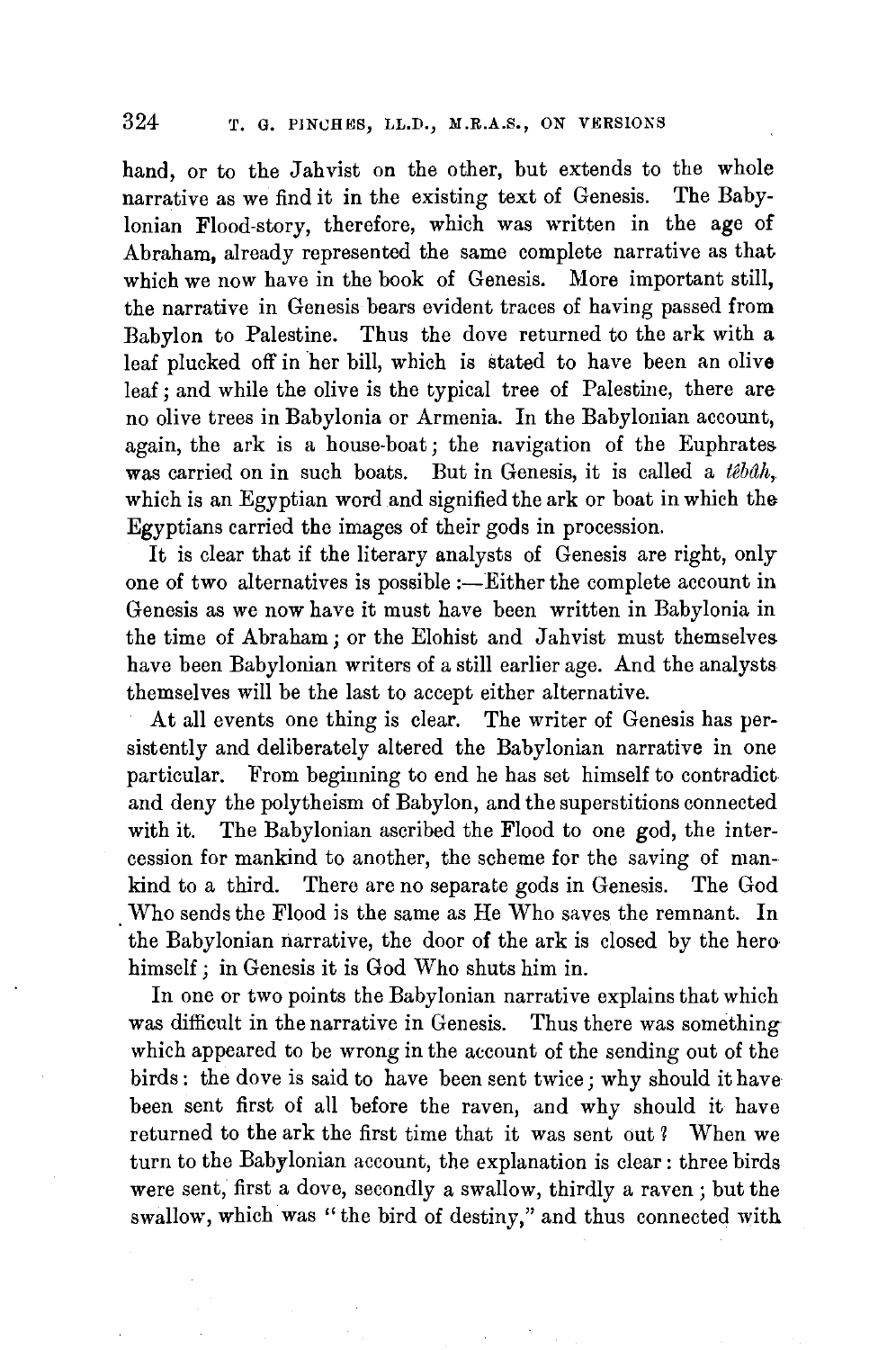Babylonian superstition, has been omitted from the narrative of Genesis.

Mr. ROUSE: Both the Bilingual Account of Creation and the Sumerian Account, now before us, have the curious statement that men and domestic animals were all created before any plants were made for them to feed upon-a statement in striking contrast with Genesis i, which tells us that all plants were made on the third day and all land animals on the sixth.

The inferiority of the Semitic Babylonian story of the Flood to the Biblical narrative is seen not only in its polytheism (with the divergent views of Bel and the other gods, and the undignified flight of the gods to "cower down like dogs in the heaven of Anu"), but also in its polygamy; since the good man takes into his ark for himself, not one wife alone but a number of slave-wives also. The Sumerian story, however, that Doctor Pinches now gives us appears to be simpler in its theology, and so will probably be found to be purer in its morality, lying nearer, as it does, in date of composition to the fountain head. As regards the Second Tablet, of which Doctor Pinches has given us a verbal account outside his paper, and Professor Langdon has in hand for translation, I would here record my protest against the professor's theory that the Genesis story of the Fall is derived from the fact that Ishtar, regarded by the Babylonians as the mother of mankind, was also a serpent goddess. That lshtar, who wept over the destruction of men by the Deluge as that of her children, was Eve there is little doubt; since Isha was the first name given to his wife by Adam, while in the well-known Græco-Egyptian story, Isis appears as the first queen of the world, But how does the worship of the serpent appear in the Babylonians' own picture of the Fall of Mankind engraved as an archaic seal ? There, both a woman and a man are seen seated, as though of equal rank, and plucking fruit from a tree, while the serpent stands behind the woman's back; there is not the least sign of any worship tendered to this creature.

The Rev. JOHN TUCKWELL, M.R.A.S. : I should like to express my very hearty thanks to Dr. Pinches for the paper he has given us this afternoon. We are much indebted to him for keeping us abreast with the discoveries which are being made from time to time.

We are all grateful also, I am sure, to Professor Sayce for his very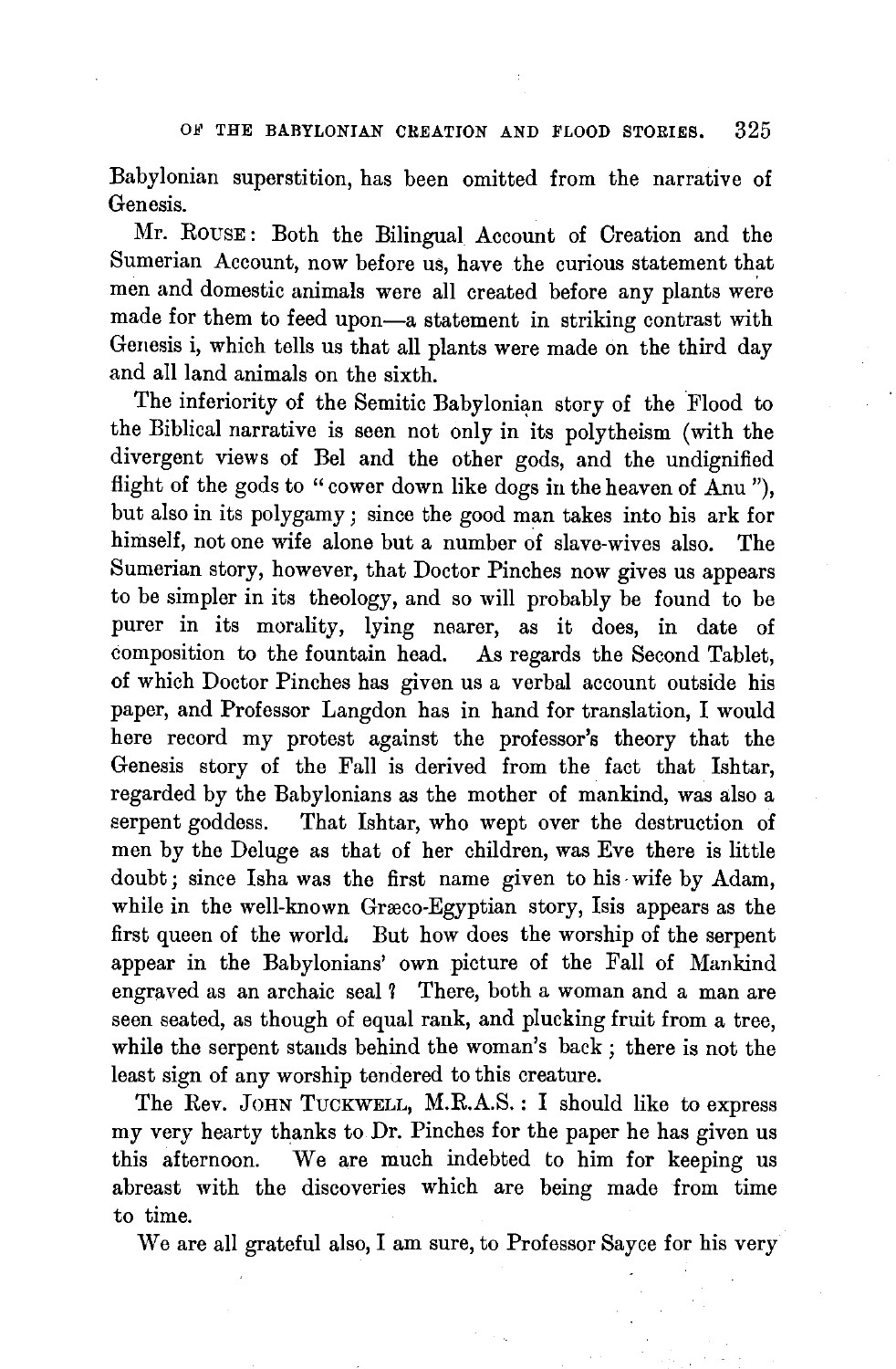instructive address. He has shown us very clearly that the literary analysis, to which the story of the Flood in Genesis has been subjected, is untenable, and with that analysis a good many other things go as well. It is well for us to weigh the fact that the copy. of the Tablet, discovered by George Smith, is dated in the 7th century B.C., *i.e.*, before one if not both of the sections "J." and "P." are supposed to have come into existence, although the substance of them appears in Genesis and in almost the same order of succession.

Mr. Langdon, of Oxford, is so obsessed by this fanciful analysis that he tries to correlate "P." with a Nippur version, and "J." with an Eridu version, but in the fragment of a fourth tablet mentioned in Dr. Pinches' paper, to which he called our attention in 1911, "the bird of the heavens," which is supposed to belong to "J.," appears among other elements supposed to belong to "P." It is impossible for the critics to square with their theories the innumerable. facts which are against them. Indeed they do not try.

May I differ from Professor Sayce on one point ? I do not think the Genesis account contains any local colouring. The olive is not peculiar to Palestine, and Mount Ararat, where the ark is said to have rested, is a long way from Palestine. With regard to the sending out of the dove, it is said that, before the invention of the mariner's compass, seamen were accustomed to take doves or pigeons with them, and when they did not know in which direction the land lay to let them fly, and mark the direction of their flight. If no land was near they would return to the ship.

Rev. J. J. B. COLES remarked: How superior in dignity and solemnity of language and in accuracy of statement are the Biblical accounts of the Creation and of the great catastrophe of the Flood-to all the records of the Chaldeans and the tablets of the. Gilgames-series ! The inspired collator and writer of the early chapters of Genesis corrected and removed the accretions and mythical perversions of earlier records. George Stanley Faber, in his *Origin of Pagan Idolatry,* shows that Paganism was derived from the history of the Flood, and that the myths and legends of antiquity were perversions and corruptions of patriarchal revelations.

Professor LANGHORNE ORCHARD expressed his agreement with Mr. Tuckwell's remark concerning the olive tree. They were all deeply indebted to Dr Pinches and Professor Sayce for their addresses this afternoon. But there was one point on which he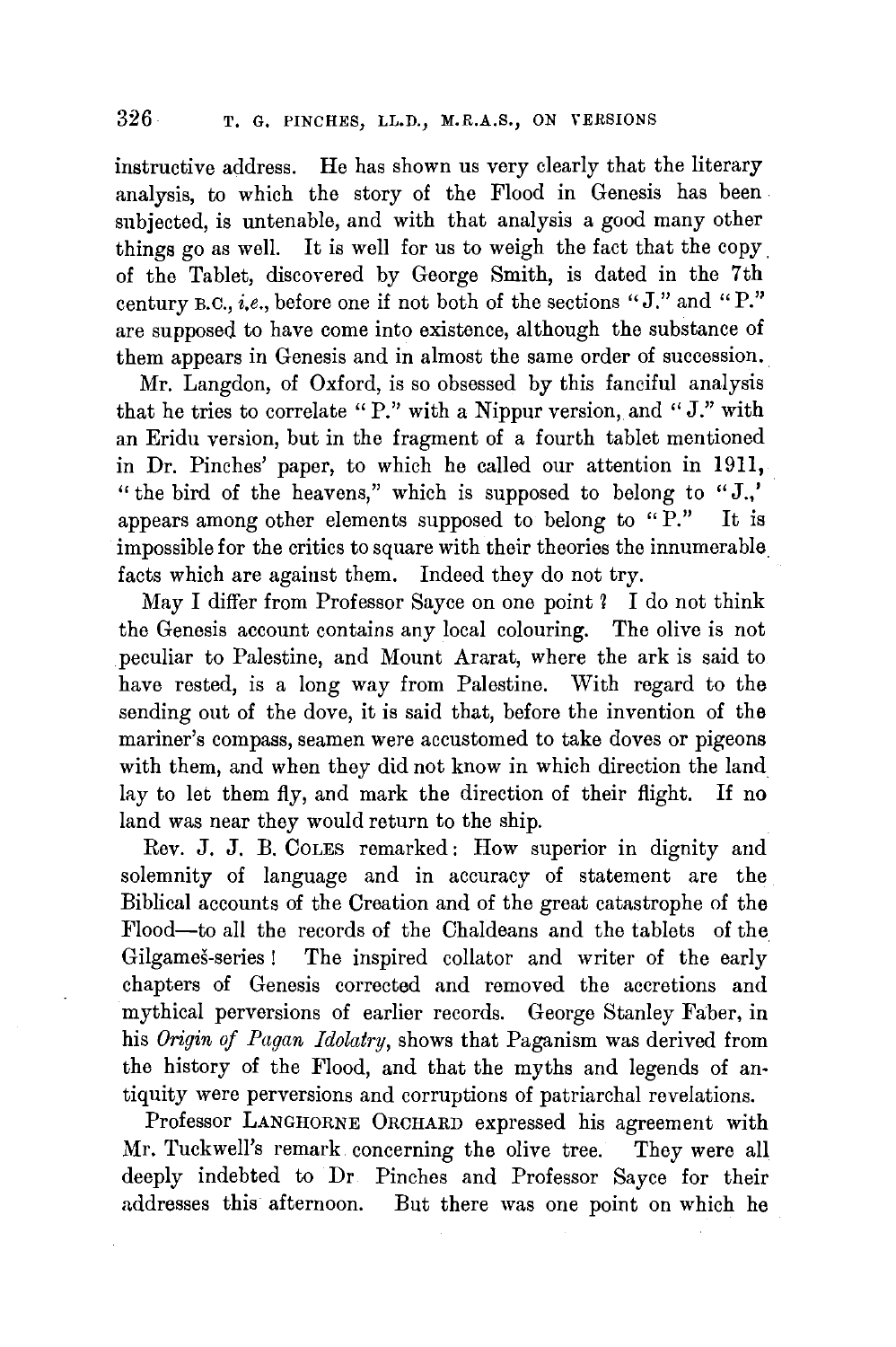#### OF THE BABYLONIAN CREATION AND FLOOD STORIES.  $327$

ventured to differ from Professor Sayce :- Professor Sayce considered that the accounts of the Creation and Deluge in Genesis were derived from the Babylonian stories. Why should they be 1 Might it not have been the other way about? Could not God have given the account of Creation to Adam ? could not Noah have written the account of the Flood ? Genesis as a whole was no doubt written by Moses, but these two accounts may have existed in written form before him. In his view these portions of Genesis In his view these portions of Genesis were earlier than the Babylonian accounts ; it was undeniable that in simplicity and dignity of language, Genesis far excelled any Babylonian account. It is a common characteristic of tradition that it becomes encumbered, by lapse of time, with accretions and embellishments; the language becoming of that kind which we associate with myths. Evidently this has been the case with the Babylonian narratives. In these narratives the simple "ark" of the Genesis record appears as "the ship" and "the mighty boat"; and, to bring an interesting story more fully up to date, the "ship" is supplied with a "pilot" (introduced to us by name), and the swallow-sacred bird of the Chaldeans-takes his place with the raven and the dove.

How did the idea originate that the Babylonian account was earlier than that of Genesis? Probably from a supposition that the Genesis account was not anterior to the time of *Moses*,-a supposition inconsistent with facts.

The command given to Moses to write "in the Book"\* may be fairly taken as indicating that *before* that early time a Bible record was in existence.

The CHAIRMAN asked the Meeting to express their great indebtedness to Dr. Pinches for his important paper; and Professor E. HULL proposed a hearty vote of thanks to Professor Sayce for coming to take the Chair that afternoon. Both votes were carried by acclamation.

The Meeting adjourned at 6.25 p.m.

#### NOTE BY THE LECTURER.

Professor Stephen Langdon's monograph not having appeared at the date of correcting the above paper, I find myself unable to

<sup>\*</sup> See the Hebrew in Exodus xvii, 14.